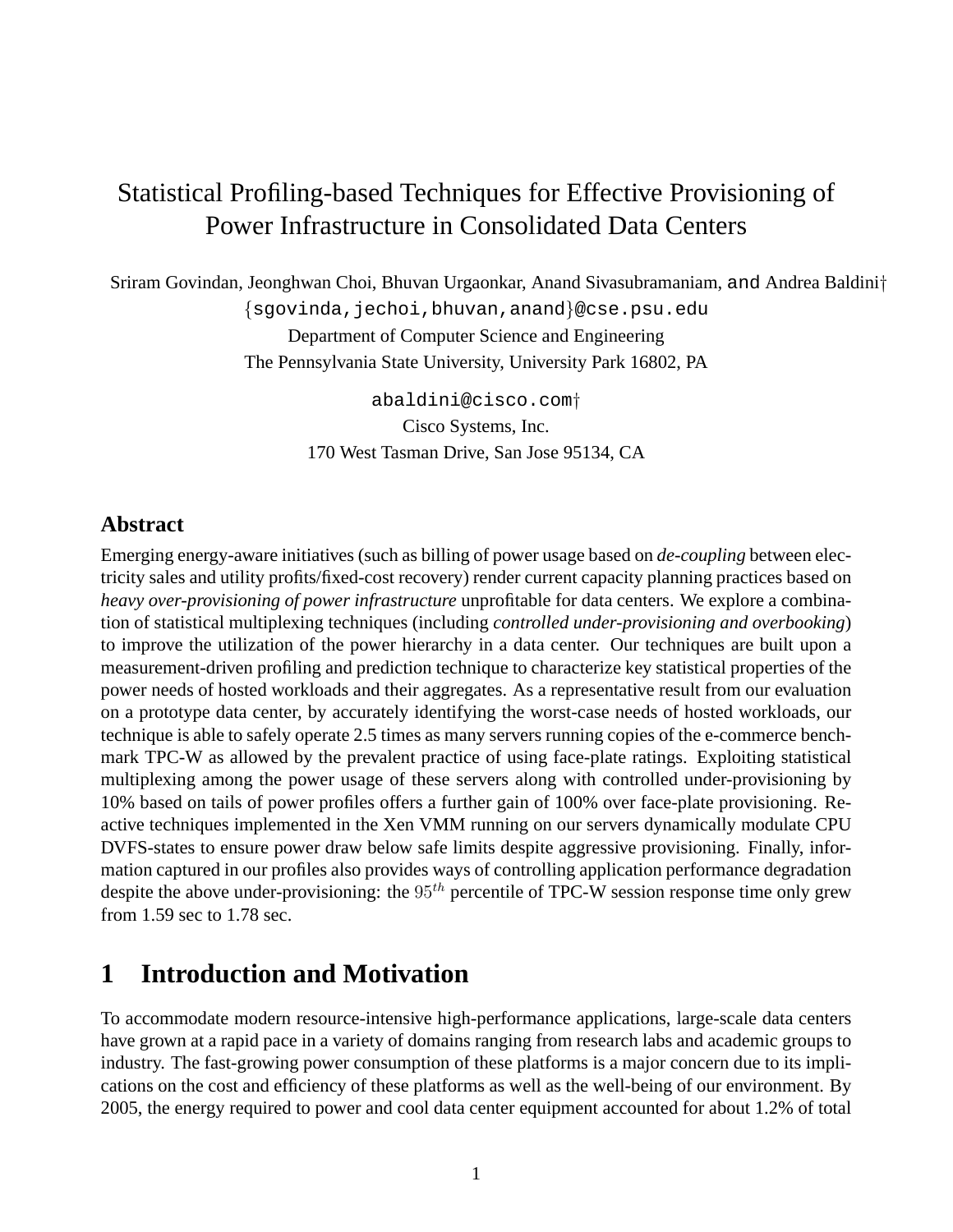U.S. electricity consumption according to a report released by the Lawrence Berkeley National Laboratory and sponsored by chip manufacturer AMD. Gartner, the IT research and advisory company, estimates that by 2010, about half of the Forbes Global 2000 companies will spend more on energy than on hardware such as servers [17]. Furthermore, Gartner estimates that the manufacture, use, and disposal of IT equipment, a large share of which results from data centers, accounts for 2% of global  $CO<sub>2</sub>$  emissions which is equivalent to the aviation industry.

The rapid rise in the number of data centers and the growing size of their hardware-base (especially the number of servers) are the primary causes of their increasing power needs. As an example, a New York Times article in June 2006 reported that Google had approximately 8,000 servers catering to about 70 Million Web pages in 2001, with the number growing to 100,000 by 2003. Their estimate put the total number of Google servers (spread over 25 data centers) to be around 450,000 at the time. Similarly, Microsoft's Internet services were being housed in around 200,000 servers with the number expected to hit 800,000 by 2011. While the power consumption per-unit of hardware has contributed a much smaller percentage to this growth, continuing miniaturization at multiple levels (ranging from chips, servers, racks, to room) within the data center has necessitated the procurement of higher capacity cooling systems to deal with the growing power densities.

These trends have severe implications on the total cost of operation (TCO)—deployment-time costs as well as a variety of recurring costs—of a data center. The impact on TCO due to higher bills paid to the electricity provider are easy to appreciate. At a rating of around 250 Watts for a server (which is on the lower end of peak power for a dual CPU system, with 1-2 GB memory, a disk, and a network card), a data center with 20K-40K servers consumes between 5-10 Megawatts just towards powering these servers (discounting cooling system costs.) Assuming a cost of 10c/KWH, this amounts to \$4.38M-\$8.76M annually expended towards keeping these servers constantly powered for a single such data center. *Higher power consumption, however, also hurts the TCO in other less obvious ways.*

Existing practices for capacity planning of the power infrastructure within data centers employ significant degrees of over-provisioning at multiple levels of the spatial hierarchy, ranging from the power supplies within servers [24], Power Distribution Units (PDUs) supplying power to servers, storage equipment, etc., to even higher-level Uninterrupted Power Supply (UPS) sub-stations [15]. This overprovisioning is done to ensure uninterrupted and reliable operation even during episodes of excessive power draw as well as to accommodate future upgrades/additions to the computational/storage/networking equipment pool in the data center.

Such over-provisioning can prove unprofitable to the data center in two primary ways. The first and more significant reason emerges from ongoing efforts to promote energy-efficient operation and discourage wasteful over-provisioning of power supply via novel billing mechanisms. Currently, electricity providers make more money by selling more electricity and they make less money by helping their customers use less energy. Consequently, this disincentive impairs their willingness and ability to promote energy efficiency, despite its benefits to consumers' bills, electrical reliability, national security and the environment. This realization has led to proposals to remove the disincentives via "de-coupling," which means implementing a regulatory rate policy that breaks the link between electricity sales, on the one hand, and utility profits and fixed-cost recovery, on the other [19]. According to a USNews article in May 2008, while California pioneered de-coupling as early as the 1970s, Connecticut, Idaho, New York, and Vermont had also chosen de-coupling by 2007, and a dozen other states now are considering it [23]. Consequently, in the near future, a data center operating significantly below its provisioned power capacity can expect to pay higher recurring electricity costs. A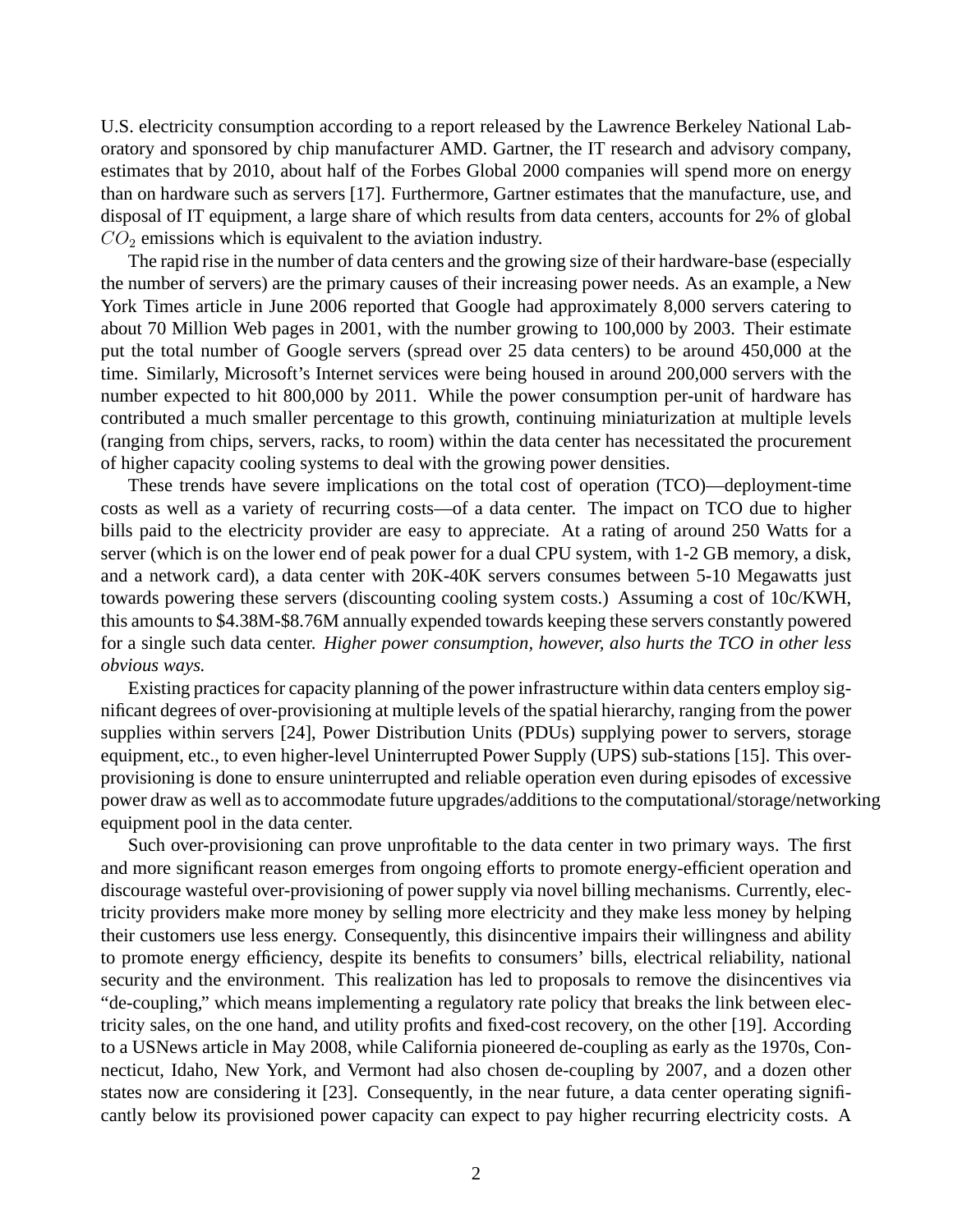

Figure 1: Illustration of the evolution of power capacity and demand in a hypothetical data center. Also shown is the evolution of provisioned capacity based on a prevalent practice such as using the face-plate ratings of devices.

second, perhaps comparatively minor, concern arises due to the excess costs expended towards procuring power infrastructure with higher capacity (including a larger number of power supply elements) than needed.

Decisions related to the provisioning of power infrastructure must be made not only at installation time but on a recurring basis to cope with upgrades. Figure 1 illustrates the evolution of the power demand and capacity in a data center. As shown, there are two "head-rooms" between power demand and capacity. The first head-room  $H_1$  is intended to ensure the data center can accommodate foreseeable additions/upgrades (as shown by the curve labeled "Peak Power Consumption (Faceplate)" in Figure 1) to its hardware base. The second head-room  $H_2$ , our focus in this research, results due to current capacity planning practices that significantly over-estimate the power needs of the data center. A number of recent studies on power usage in data centers provide evidence of such over-provisioning at various power elements [15, 16, 24]. Building upon these insights, we plan to carefully understand the power usage of data center workloads in order to develop a provisioning technique that addresses the headroom  $H_2$ .

While provisioning closer to demand reduces both installation/upgrade as well as recurring costs, it does so at the risk of increased episodes of degraded performance/availability. This degradation can occur due to one or more of the following: (i) a subset of the hardware may simply not get powered up due to insufficient power supply (as happened with an ill-provisioned \$2.3 Million Dell cluster at the University at Buffalo, where two-thirds of machines could not be powered on till a \$20,000 electrical system upgrade was undertaken [9]), (ii) one or more fuses give way during an episode of surge in power drawn disrupting the operation of applications hosted on associated servers, and (iii) the thermal system, faced with constrained power supply, triggers shut/slow down of some devices. Any improvements in power provisioning must carefully trade-off the resulting cost savings against such performance degradation. Additionally, to realize such improvements, a data center must employ mechanisms that prevent (make statistically negligible) episodes of types (i)-(iii). In this paper, we develop a system that effectively provisions power while addressing these concerns.

In general terms, it is our contention that understanding the power usage behavior of hosted applications and employing techniques that are aware of these idiosyncrasies can allow a data center to make more informed provisioning decisions compared to existing techniques. To validate these ideas,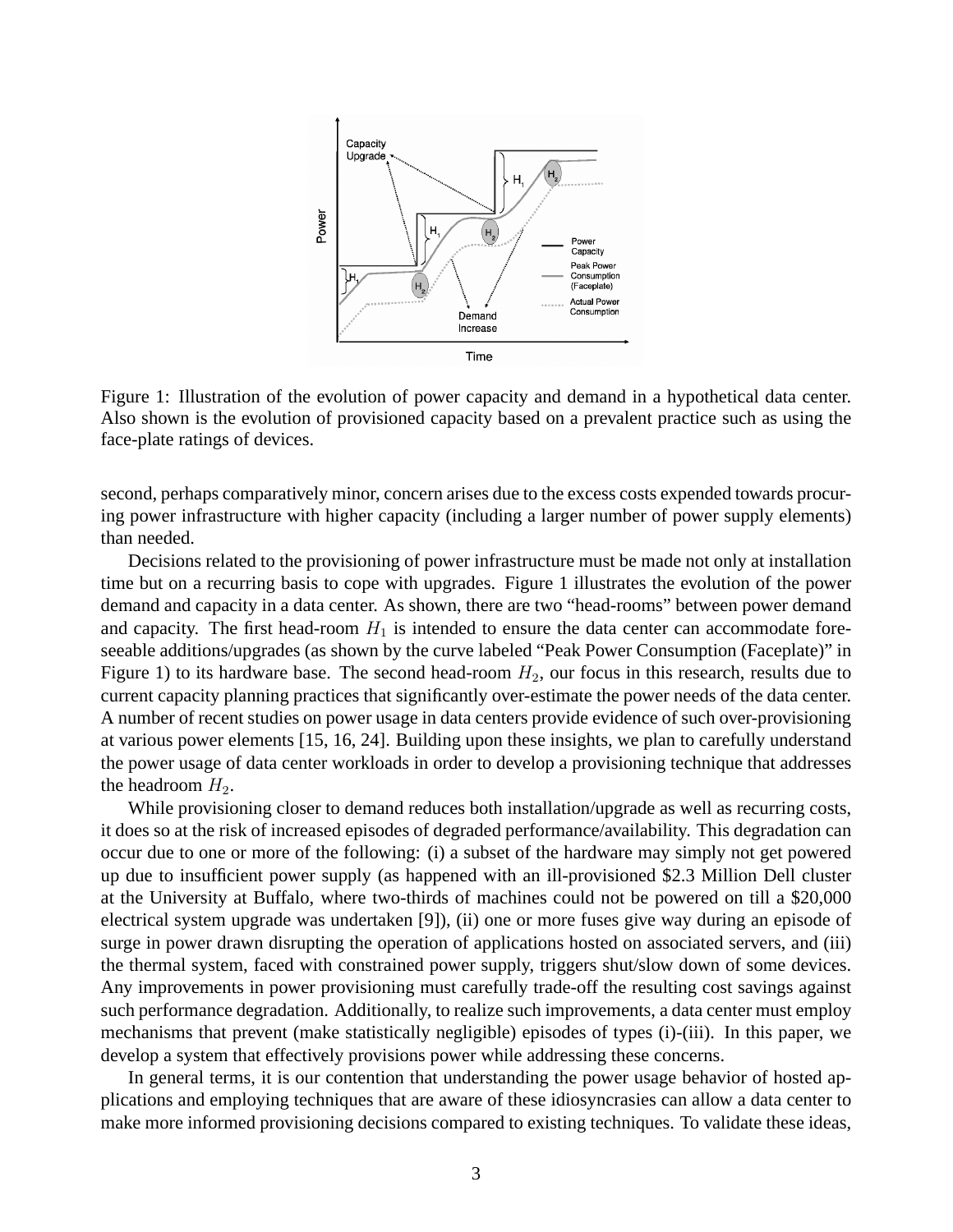we explore a combination of several complementary approaches.

**Research Contributions.** The contribution of our research is three-fold.

- **Automatic derivation of power needs of aggregates.** We develop a profiling technique to derive statistical descriptions (called power profiles) of the power usage of hosted applications. We then develop prediction techniques that describe the power usage at different levels in the hierarchy based on profiles of applications placed under these levels (e.g., the power usage of a PDU supplying power to servers hosting a given set of applications.) Finally, we identify the limits posed by fuses throughout the hierarchy in the form of *sustained power budgets* so power usage of aggregates can be compared against these in systematic and statistically meaningful ways.
- **Yield management inspired provisioning techniques.** We exploit a number of statistical properties of power usage that our profiles reveal to propose improved provisioning techniques. First, *controlled under-provisioning* based on the tails of power profiles of hosted workloads exploits rarely occurring peak power needs. Second, identification of *statistical multiplexing effects* among workloads consolidated under a power supply element is used to carefully *overbook* power supply capacity. Finally, evidence of self-similarity in the power usage of an important class of workloads suggests that these under-provisioning related gains are likely to result not just for PDUs that servers are connected to, but even at higher levels of aggregation. Although these techniques are inspired by literature on yield management as employed in such diverse domains as the airline industry [32], telephony and networking [18, 40, 4], and CPU/network/memory resources in servers/data centers [39, 41], a number of characteristics peculiar to power infrastructure present us with novel concerns.
- **Agile protective systems mechanisms.** Finally, to enable safe and performance-friendly operation despite the above techniques for aggressive provisioning of the power hierarchy, we develop agile systems mechanisms based on dynamic throttling of the CPU DVFS state of our servers. Our profiling and prediction techniques enable a systematic trade-off between the cost savings offered by our provisioning technique and the accompanying performance degradation.

We implement our techniques in a prototype data center with a state-of-the-art PDU supplying power to multiple servers. We modify the Xen VMM to implement our agile protective mechanisms based on dynamically throttling CPU DVFS-states. Using a variety of well-regarded benchmarks representative of data center applications, we conduct a detailed empirical evaluation to demonstrate the feasibility and utility of our provisioning approach.

As a representative result, by accurately identifying the worst-case power needs of hosted workloads, our technique is able to improve the number of servers running copies of the e-commerce benchmark TPC-W that can be safely connected to a PDU by 150% compared to the currently prevalent practice of using face-plate ratings. Exploiting statistical multiplexing among the power usage of these servers along with controlled under-provisioning (by 10%) based on tails of power profiles offered a further gain of 100%. Furthermore, evidence of self-similarity in the power usage of some workloads suggests that such gains can be expected even higher up in the power hierarchy. Reactive techniques implemented in the Xen VMM running on our servers dynamically modulated CPU DVFS-states to contain power draw within safe limits despite our aggressive provisioning. Finally, information yielded by our profiles also provided ways of controlling the performance degradation resulting from our under-provisioning. For the experiment above, the average response time of TPC-W sessions only grew by 4% from 298 msec to 310 msec; the  $95<sup>th</sup>$  percentile of grew from 1.59 sec to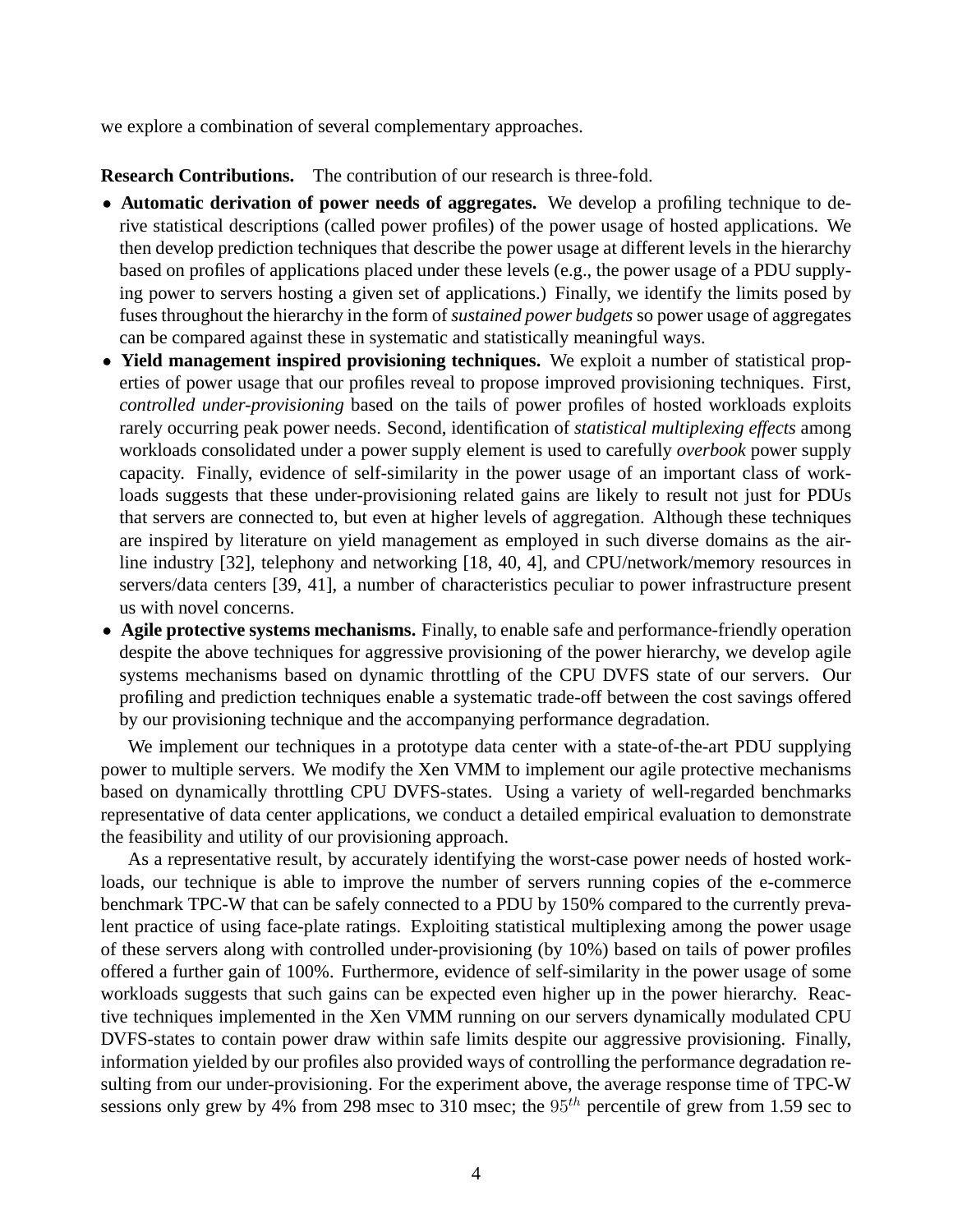1.78 sec, a degradation of only 11.65%.

**Road-map.** The rest of this paper is structured as follows. We provide background on power consumption in data centers in Section 2. We conduct an empirical study of power consumption in consolidated settings in Section 3. Based on lessons learnt from this study, we develop techniques for improved provisioning and usage of power infrastructure in Section 4 and address associated reliability concerns in Section 5. We present our prototype implementation in Section 6 and conduct an experimental evaluation of our techniques in Section 7. Finally, we discuss related work in Section 8 and conclude in Section 9.

# **2 Power Provisioning Overview**

In this section, we provide necessary background on the power supply infrastructure and the hosting model assumed in our data center.

**Power Supply Hierarchy.** In a typical data center, a primary switch board distributes power among several *Uninterrupted Power Supply Sub-stations* (UPS; 1,000 KW) that, in turn, supply power to collections of *Power Distribution Units* (PDU; 200 KW.) A PDU is associated with a collection of server racks (up to 50.) Each rack has several chassis that host the individual servers. Power supply could be either at the server-level (as in rack-mounted systems) or at the chassis-level (as in blade servers.) Within all these components, fuses/circuit-breakers  $<sup>1</sup>$  are used to protect equipment from</sup> surges in the current drawn. We view this collection of power supply infrastructure as forming a *power supply hierarchy* within the data center, with the primary switch board at the top, the power supplies within servers (and storage/networking equipment) at the bottom, and UPS units, PDUs, etc. in between.

**Power Budgets.** Each fuse or circuit-breaker has a time-current characteristic curve: a point  $(s, l)$ on this curve specifies the maximum power draw s that the fuse can safely sustain over l *contiguous* time units. For simplicity, we use a single such point (S,L) as the *sustained power budget* for the corresponding level in the hierarchy. Sustained power budgets are defined over fairly small time periods—of the order of a few seconds or even milliseconds. A violation of this sustained power budget would mean a draw of S Watts or more was sustained over a contiguous period of  $L$  time units. While sustained power is closely related to the notion of *peak power* that is frequently used in literature [16, 28], the difference must be clearly understood. Peak power, as is typically defined, merely captures the maximum power consumed within an entity/level without capturing the timescale over which this power usage sustains. Hence, it does not capture the limits posed by fuses well. For example, a device may have a high peak power consumption and still operate safely if this peak does not sustain long enough to exercise the limits associated with the corresponding fuse.

**Virtualized Hosting Model.** Our hosting model assumes a large cluster of high-end servers (say with dual processors and a few GB of memory) interconnected by a high bandwidth network for communication. Each server runs a virtual machine monitor (VMM) allowing multiple applications to be

 $<sup>1</sup>A$  circuit breaker is similar to a fuse in its function except that it could be reused after an episode of excessive current</sup> draw. We will simply use the term fuse for both henceforth.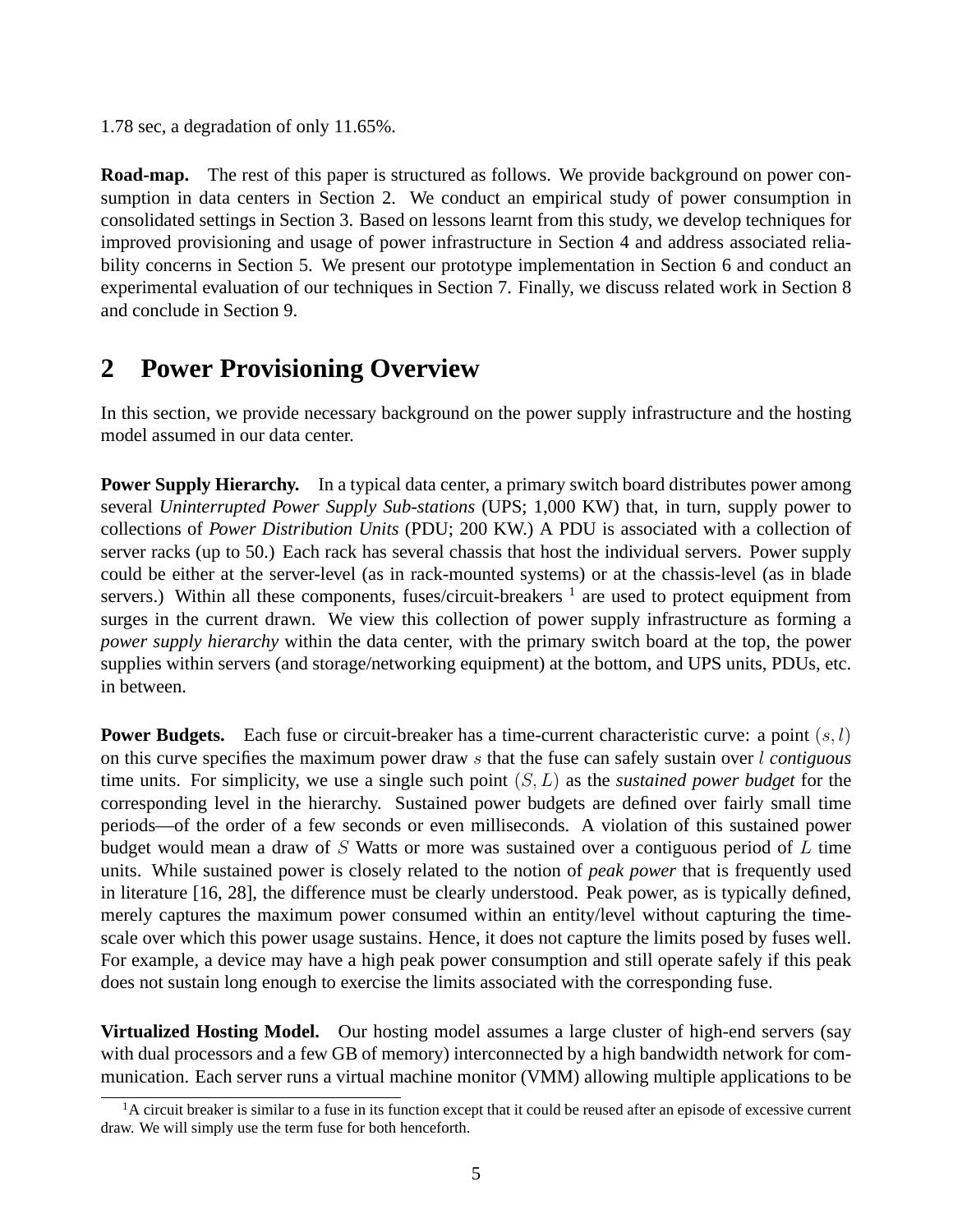consolidated within a single server if their resource needs can be accommodated by the server. In addition, many of these servers are also connected to a consolidated high capacity storage device/utility through a Storage Area Network which facilitates data sharing and migration of applications between servers without explicit movement of data.

# **3 Power Profiling and Prediction for Aggregates**

In this section, we develop techniques to measure and characterize the power consumption of individual applications. Borrowing techniques from existing research, we also derive characterizations of their resource usage. Finally, we develop techniques to predict the power consumption at various levels of the spatial hierarchy when these applications are consolidated. Taken together, these measurements and techniques set the background for improvements in provisioning the power infrastructure that we explore in the following sections.

### **3.1 Empirical Derivation of Power and Resource Usage Profiles**

Our approach for characterizing the power and resource usage of an application employs an offline profiling technique. The profiling technique involves running the application on an isolated server. By isolated, we mean that the server runs only the system services necessary for executing the application and no other applications are run on the server during the profiling process. Such isolation is necessary to minimize interference from unrelated tasks when determining the application's power and resource usage.  $2$  The application is then subjected to a realistic workload and a combination of hardware and software monitoring infrastructure is used to track its power and resource usage.

**Profiling Power Consumption.** We connect a multi-meter to the server used for our offline profiling and use it to measure the power consumption of the server once every  $t_p$  time units. We find it useful to convert the resulting time-series of (instantaneous) power consumption samples into a probability density function (PDF) that we call the application's *power profile*. Let  $w_A^{I_p}$  be a random variable that represents the average power consumption of the application A over durations of  $I_p$  time units, where  $I_p = k \cdot t_p$ , (k is a positive integer.) Note that  $w_A^{I_p}$  represents the average consumption over *any* consecutive interval of size  $I_p$ . It is estimated by shifting a time window of size  $I_p$  over the power time-series, and then constructing a PDF from these values. Figure 2 illustrates the process of converting a power usage time-series into a power profile. Notice that our technique takes each power sample to be the power consumption *throughout* the  $t_p$  time units preceding it. Clearly, the inaccuracies due to this assumption grow with  $t_p$ . Finally, as part of our profiling, we also record the idle power of the server running the applications (127-141 W for our servers.)

**Profiling Resource Usage.** We use measurement techniques similar to those existing in research [1, 30, 39] to record resource scheduling events of interest. By recording CPU scheduling/de-scheduling

 $2$ In practice, a distributed application with multiple components may require multiple servers to meet its resource needs. We only consider applications whose resource needs can be met by a single server. Our technique extends to applications requiring multiple servers by simply running the application on the appropriate number of servers and conducting measurements on each of them.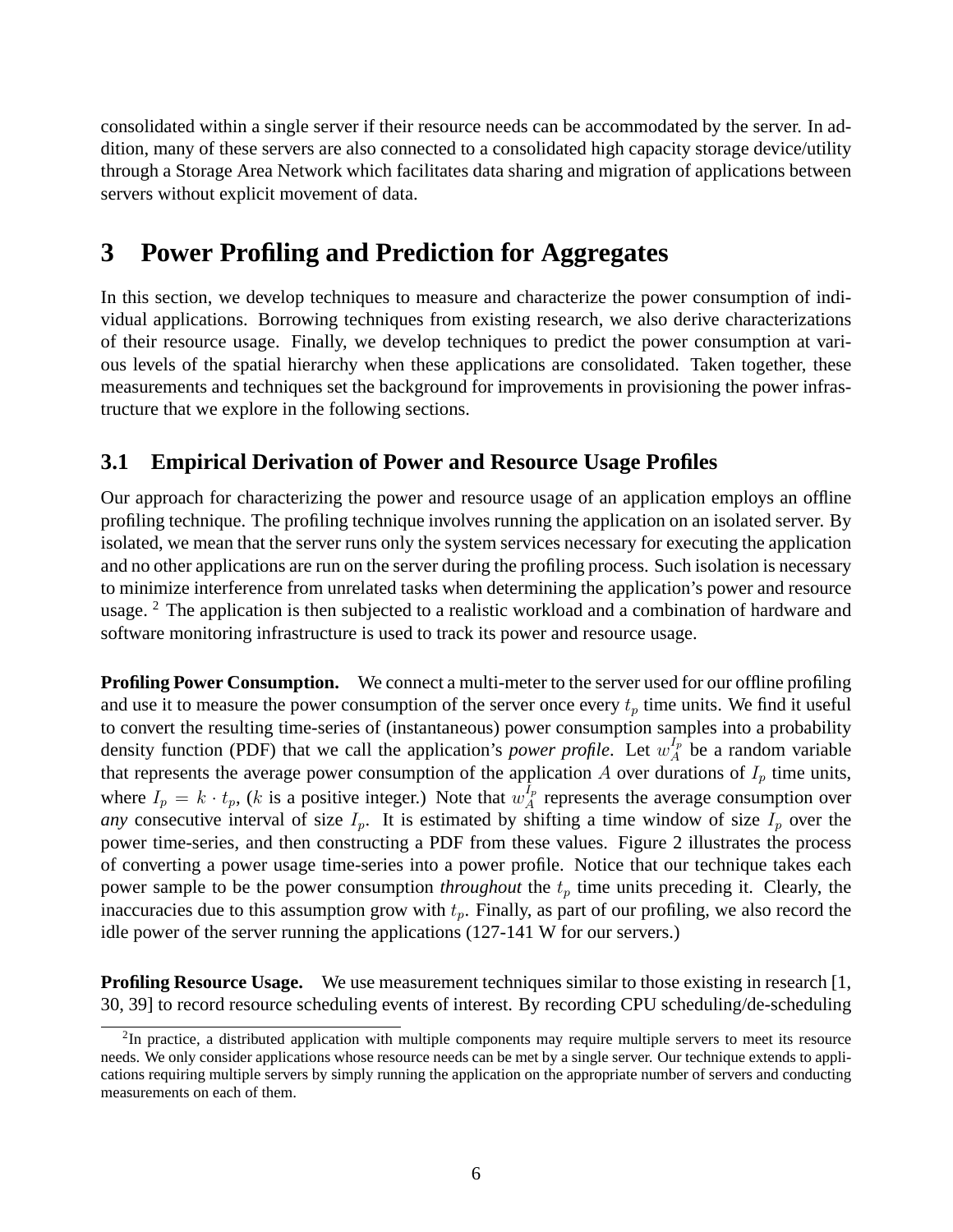

Figure 2: Illustration of the derivation of a power profile from a power consumption time-series for  $t_p = t$  and  $I_p = I$ .

instants for the virtual machine running our application, we derive its CPU usage profile, an ON-OFF time-series of its CPU usage. Similarly, packet transmission/reception times and lengths yield its network bandwidth usage profile. We also record time-series of memory consumption and disk I/O requests made by the application. Similar to power measurements, we find it useful to construct resource usage PDFs from these profiles. Finally, we also record PDFs of application-specific performance metrics (e.g., response time, throughput.)

**Discussion on Our Profiling Technique.** The efficacy of our provisioning depends crucially on the credibility as well as the feasibility of our offline profiling.

- *On the feasibility of collecting profiles*: The workload used during profiling should be both realistic and representative of real-world workloads. There are a number of ways to ensure this, implying that offline profiling is not unreasonable to assume. While techniques for generating such workloads are orthogonal to our current research, we note that a number of different well-regarded workload-generation techniques exist, ranging from the use of synthetic workload generators to the use of well-known benchmarks, and from trace replay of actual workloads to running the application in a "live" setting. Any such technique suffices for our purpose as long as it realistically emulates real-world conditions. In fact, (with regard to running an application in a live setting) many data center applications do start in isolation. Consequently, profiling can be done during the early stages of application deployment, similar to that proposed in current research [39, 37]. Furthermore, workload patterns are often repetitive over some time granularity (such as daily cycles [20]), providing opportunities to incorporate increased confidence into gathered profiles by conducting multiple measurements.
- *Dealing with varying resource/power usage*: Implicit in the power/resource profiles described above is an assumption of stationarity of power/resource usage behavior. Executions of realistic applications are likely to exhibit "phases" across which their power and resource usage behavior change significantly. An example of this is the change in resource needs (and hence power consumption) of a Web server whose workload exhibits the well-known "time-of-day" variation [20]. Similarly, many scientific applications alternate between doing significant amounts of I/O (when reading in parameters from files or dumping results to them) and computation. Clearly, the utility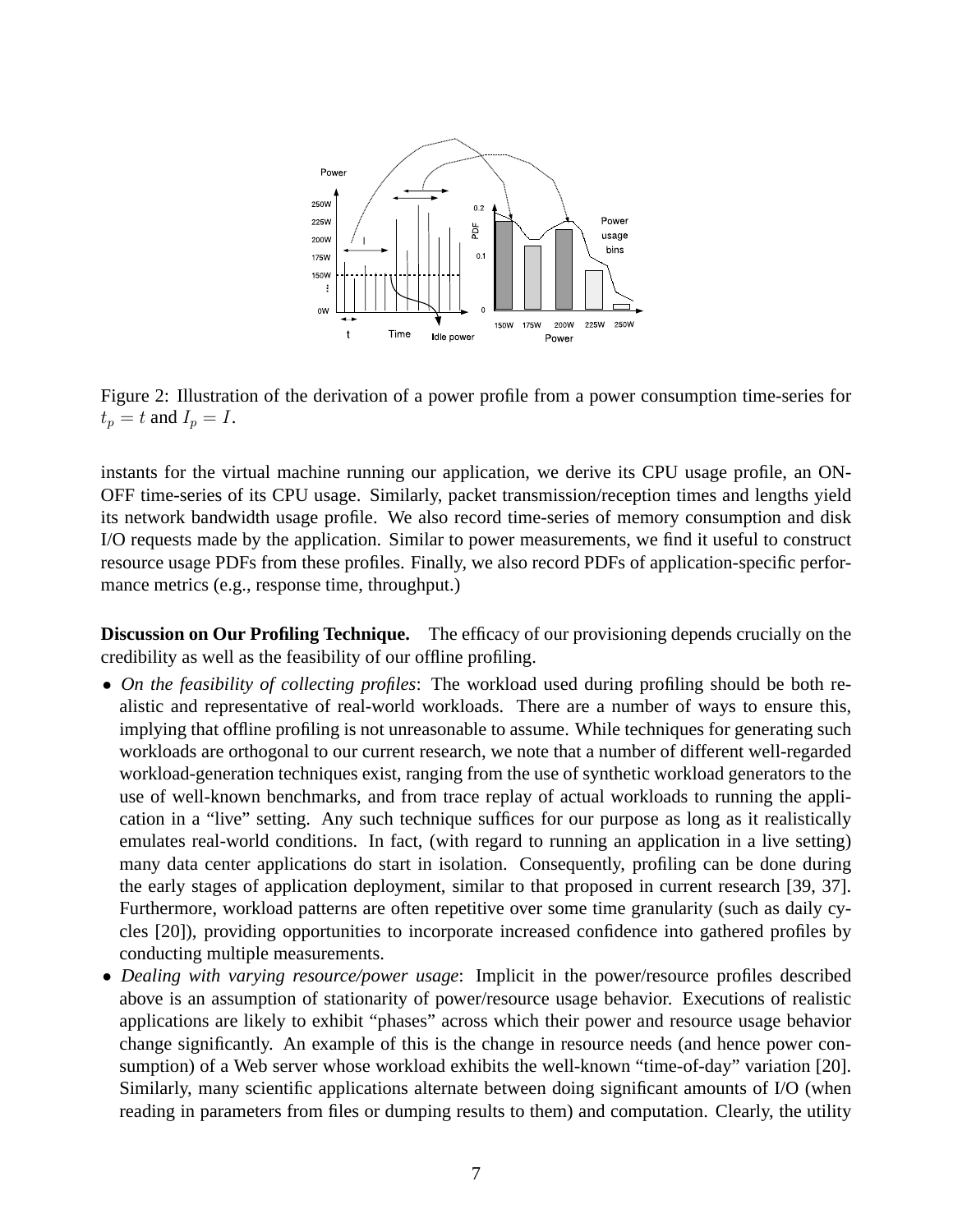of our power profiles depends on effectively determining such phases. Power and resource profiles could then be derived separately for every such phase. Enhancing our techniques to deal with these issues is part of our future work. In this paper, we limit ourselves to a single profile per-application, except in Section 7.4, where we explore a simple technique to detect a significant change in a power profile.

- *Measurement infrastructure related considerations*: Note that due to our ability to only measure power usage at the granularity of the entire server (as opposed to measuring the power usage of constituent components such as CPU, disk, etc.), our measurements are only an approximation (in fact, an upper bound) of the power consumed by the application. By minimizing any other interfering activities during the offline profiling, we attempt to keep this gap small. A related issue concerns the parameters  $t_p$  and  $I_p$  involved in the definition of the variable  $w_-^{I_p}$ . We empirically study appropriate values for these in our recent research [7]. Finally, we restrict our attention to profiles with the CPU operating at the highest DVFS state. Results presenting profiles at different DVFS states may be found in [7].
- *On application modeling*: We do not concern ourselves with identifying relationships between application's performance metrics (such as response time) and resource usage. This is a wellstudied area in itself [36, 3, 10, 14, 38]. We borrow from this literature whenever it is easily done. Generally, we make simplifying assumptions about these dependencies that we expect not to affect the nature of our findings.

### **3.2 Profiling Applications: Key Experimental Results**

In this section, we profile a diverse set of applications to illustrate the process of deriving an application's power consumption behavior. We also present selected information about resource usage and performance. These experiments provide us a number of key insights into: (a) the relationship between an application's power consumption and its usage of various resources and (b) important statistical characteristics of the power usage behavior of these applications.

| <b>Dell PowerEdge SC1450 Features [12]</b> |                                    |  |  |
|--------------------------------------------|------------------------------------|--|--|
| Processor                                  | Two(2) Intel(R) Xeon 64bit 3.4 GHz |  |  |
| Main Memory                                | $2$ GB                             |  |  |
| L <sub>2</sub> Cache                       | 2MR                                |  |  |
| Hard Disk(2)                               | WD Caviar 40GB 7200rpm             |  |  |
| Hard Disk Power                            | 7W/1W (Active/Standby)             |  |  |
| Network Interface                          | Dual embedded Intel Gigabit2 NICs  |  |  |
| Power Supply                               | 450Wx1                             |  |  |

Table 1: Specifications of the server used to host the applications that we profile.

| Signametrics SM2040 Features [31] |                                    |  |  |
|-----------------------------------|------------------------------------|--|--|
| Digits of Resolution<br>$6 - 1/2$ |                                    |  |  |
| <b>Measurement Rates</b>          | $0.2/\text{sec} - 1000/\text{sec}$ |  |  |
| Measurement Range (AC current)    | 2.5A                               |  |  |
| Interface                         | PCI                                |  |  |

Table 2: Details of the multi-meter used in our profiling.

Our testbed consists of several Dell PowerEdge servers (details appear in Table 1.) We use one of these servers for running the applications that we profile. We connect a Signametrics SM2040 multi-meter (details appear in Table 2) in series with the power supply of this server. The multi-meter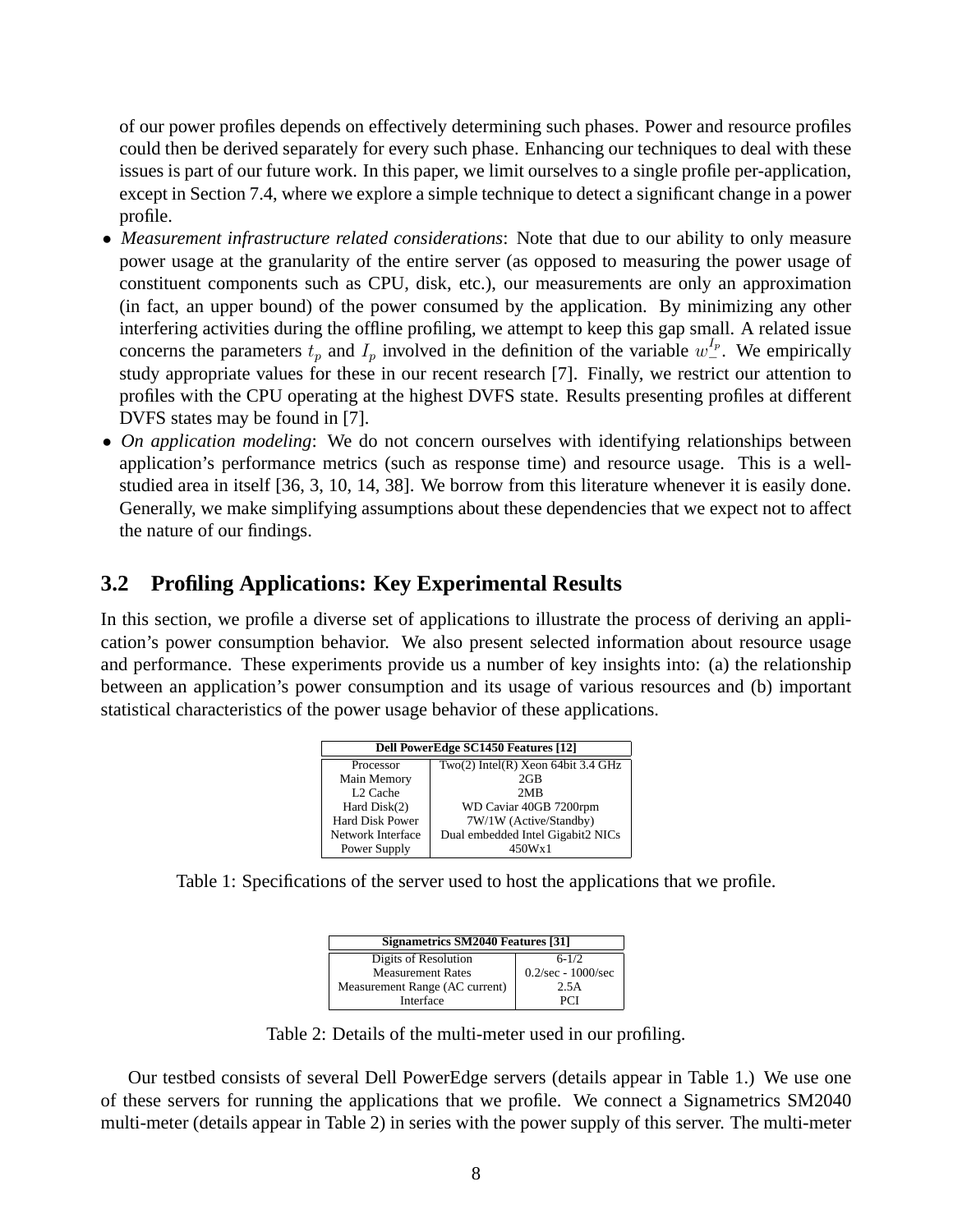sits on the PCI bus of another server which is solely used for logging purposes. This multi-meter is capable of recording power consumption as frequently as once every millisecond. Unless otherwise specified, throughout this section, we have  $t_p = I_p = 2$  msec. In Section 7, we employ a less accurate measurement facility within a PDU in our prototype data center to be able to simultaneously record power consumptions of multiple servers connected to it. We run the Xen VMM [2] on our servers with each application encapsulated within a Xen domain.

The server running the application is connected to the multi-meter while the remaining servers are used to generate the workload. We report our observations for the representative applications listed in Table 3. In our environment, the CPU is the largest contributor to power consumption, so we find it useful to classify these applications based on their CPU usage. Applications in the SPEC CPU2000 suite are *CPU-saturating*, in that they are ready to use the CPU at all times. The remaining applications alternate between using the CPU and being blocked (e.g., on I/O, synchronization activities, etc.) and their CPU utilization depends on the workload they are offered. We profile these *non-CPU-saturating* applications at different workload intensities. TPC-W is profiled with the number of simultaneous Web sessions varying from 10 to 100, in increments of 10. For experiments involving TPC-W, we represent the workload intensity as  $TPC-W(x)$  where "x" is the number of simultaneous Web sessions. For experiments involving Streaming Media Server, 3Mbps is used as the streaming rate; Streaming(x) represents a workload of "x" clients. Finally, the workload intensity for SPECjbb2005 can be controlled using a tunable parameter dictating the number of "warehouses" it stores. We use a value of 6 for this parameter throughout this paper.

| <b>Applications</b>      |                                                |  |  |
|--------------------------|------------------------------------------------|--|--|
| <b>TPC-W [33]</b>        | 3-tiered NYU implementation of the TPC-W       |  |  |
|                          | Transactional Web-based E-commerce benchmark   |  |  |
| Streaming Media          | Home-grown UDP streaming server, Streams       |  |  |
|                          | MPEG-1 to specified no. of clients & data rate |  |  |
| SPECibb2005 [35]         | SPEC's 3-tiered client-server benchmark        |  |  |
|                          | Emulates server-side Java applications         |  |  |
| <b>SPEC CPU2000 [34]</b> | SPEC CPU2000 suite (Art, Bzip2, Mcf, Mesa)     |  |  |

Table 3: Salient properties of our applications. TPC-W, Streaming Media Server, and Specjbb2005 are non CPU-saturating, whereas applications in the SPEC CPU2000 suite are CPU-saturating.

We now present key results from our profiling study.

**Temporal Variations in Power Usage.** We find that all our applications exhibit temporal variations in their power usage to different degrees. Given that CPU consumes significantly more power than I/O devices in our environment, not surprisingly, power profiles for non CPU-saturating application (Figures 3 (a)) are found to exhibit higher variance than CPU-saturating application (Figures 3 (b).) Specifically, in the profiles reported in Figure 3, the variance of the TPC-W and Streaming profiles were 92 and 84 compared with only 47 and 59 for Bzip2 and Mcf, respectively. The CPU usage of a non CPU-saturating application exhibits an ON-OFF behavior, corresponding to the application being in running and blocked states, respectively. When such an application blocks, its power consumption corresponds to the server's idle power. This ON-OFF CPU usage contributes to the higher variance in its power consumption. Intuitively, we expect that on being consolidated under common power elements, applications with higher variance in their power usage would yield larger reductions (over worst-case provisioning) in required power capacity via statistical multiplexing effects. The exact extent of these savings would depend on the particular set of applications being consolidated together.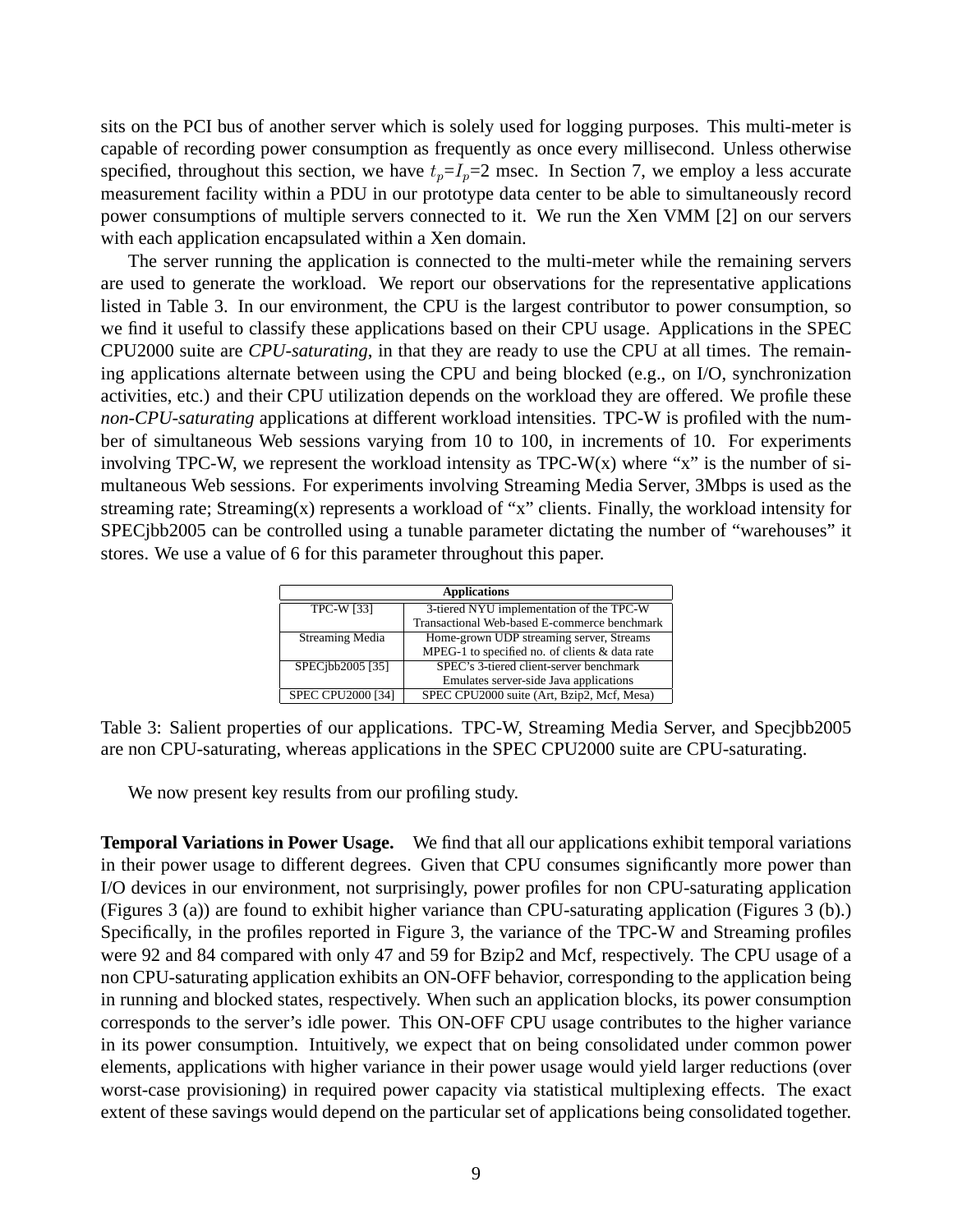

Figure 3: Power distributions of TPC-W(60), Streaming(100), Bzip2, and Mcf compared.

| Application    | Power usage percentile (W)                                                       |       |       |       |       |  |
|----------------|----------------------------------------------------------------------------------|-------|-------|-------|-------|--|
|                | 95 <sup>th</sup><br>$100^{th}$<br>$90^{th}$<br>$\mathbf{q}\mathbf{q}$ th<br>Avg. |       |       |       |       |  |
| $TPC-W(60)$    | 260.4                                                                            | 236.4 | 233.2 | 229.2 | 185.5 |  |
| Streaming(100) | 242.4                                                                            | 227.4 | 214.8 | 208.2 | 184.1 |  |
| Bzip2          | 252.6                                                                            | 242.4 | 237.2 | 235.1 | 224.9 |  |

Table 4: Salient aspects of the power profiles of TPC-W, Streaming, and Bzip2 sampled at 2 msec granularity.

**Tails of Power Profiles.** The nature of the tail of a resource requirement distribution crucially affects savings that under-provisioning (that is, provisioning less than what the worst-case needs suggest) can yield. In Table 4, we present the  $99^{th}$ ,  $95^{th}$ , and  $90^{th}$  percentiles of the power profiles of TPC-W(60), Streaming(100), and Bzip2 along with their peak and average values. We make two useful observations. First, for all the applications, the worst-case power needs (in the range 240-260 W) are significantly less than the power supply provisioned within our server (450 W, recall Table 1.) Second, the 99<sup>th</sup> and 95<sup>th</sup> percentile needs are lower than the worst case by up to 10%, while the 90<sup>th</sup> percentile is lower by up to 15%. Together these results suggest that controlled under-provisioning based on power profile tails can potentially bring about capacity and cost savings.

**Self-similarity in Power Usage.** A final statistical feature worth investigating in our profiles is the presence (and extent) of self-similarity [26]. Due to the hierarchical nature of the power infrastructure (recall Section 2), the presence of self-similarity has interesting implications on capacity provisioning at higher layers of aggregation (PDU, UPS, etc.) The well-known Hurst parameter (H) is one way to quantify the self-similarity exhibited by a process. It lies in [0.5, 1.0] with higher values representing larger degrees of self-similarity. We calculate the Hurst parameter for the power time-series of our applications. We find the Hurst parameter to be  $0.86, 0.83, 0.76,$  and  $0.52$  for TPC-W(60),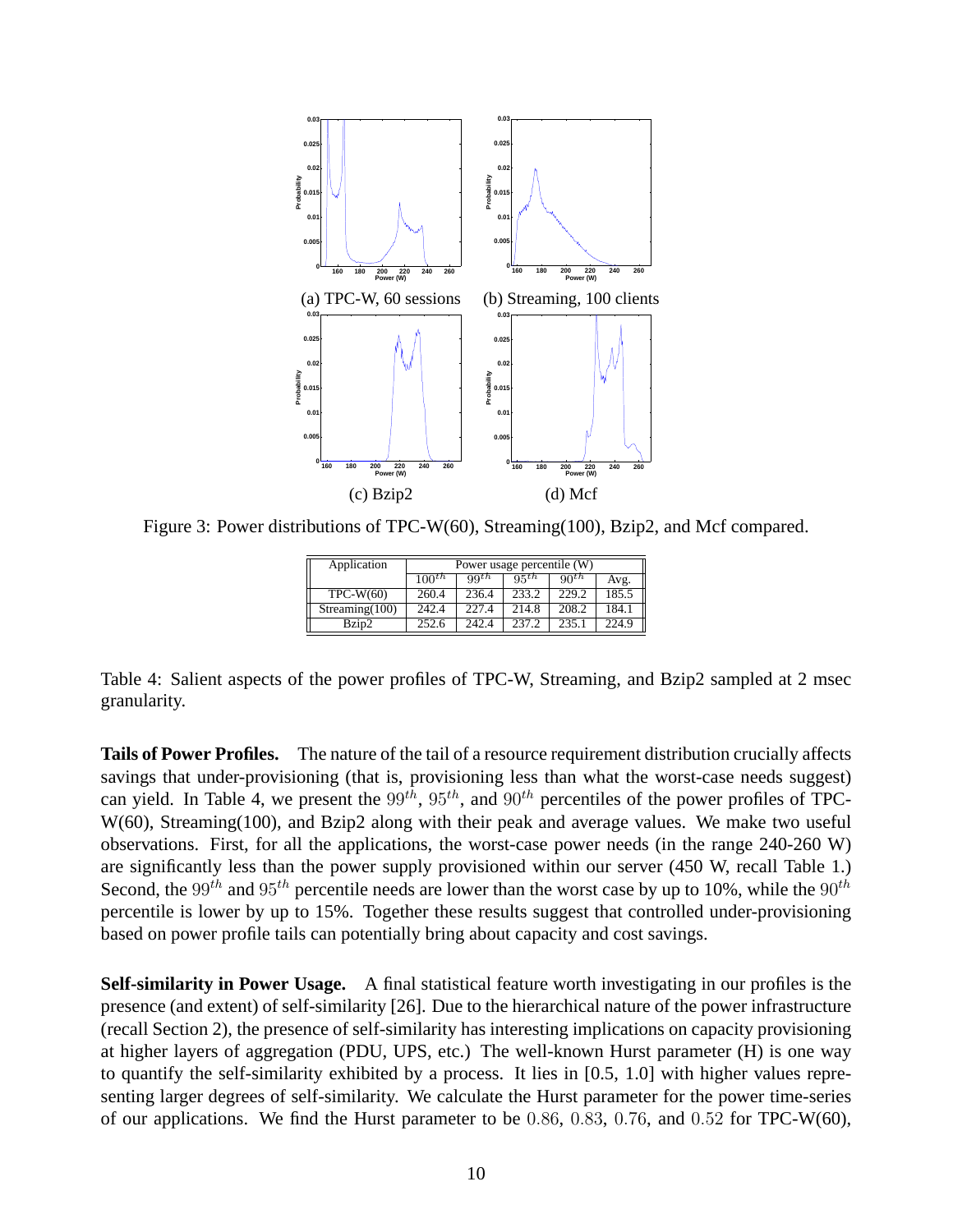

Figure 4: Comparison of measured and sustained power consumption (L=5 sec) of a PDU connected to 7 Servers (each running TPC-W(60).)

SPECjbb2005, Bzip2 and Streaming(100), respectively. Due to the hierarchical nature of the power infrastructure (recall Section 2), the presence of self-similarity has interesting implications on capacity provisioning at higher layers of aggregation (PDU, UPS, etc.) Specifically, applications with (i) long tails in their power profiles *and* (ii) high self-similarity in their power time series, are likely to retain these characteristics (i.e., long tails/burstiness) even at higher levels of aggregation. In particular, since  $TPC-W(60)$  has a long tail (refer Table 4) and a high Hurst parameter, we expect the aggregate power series of multiple TPC-W(60) server instances to also exhibit burstiness. SPECjbb2005, that exhibits a high Hurst parameter along with low burstiness, presents a contrasting case: we expect power elements consolidating copies of this application to experience power usage patterns with low burstiness. We validate these intuitions in Section 3.3 where we study power usage of such aggregates.

#### **3.3 Prediction Techniques for Aggregates**

Crucial to provisioning levels in the hierarchy higher than the server (PDU, UPS, etc.) are ways to combine the power profiles of applications running on the servers beneath this level to predict their aggregate power usage. While predicting the average and even the peak of such an aggregate is fairly straightforward, doing the same for sustained power (recall the definition in Section 2) is non-trivial. We employ our recent research which combines power and resource usage profiles of individual applications and predicts the behavior of sustained power consumed at various levels (server, PDU, and higher) when these are consolidated. A representative result is presented in Figure 4 and Table 5. As shown, for a PDU connected to 7 servers, each consolidating TPC-W(60), our technique predicts within reasonable error margins (1-5%). For a detailed explanation of our prediction technique, please refer to our Technical Report [7].

As suggested in Section 3.2, we observe that the sustained power consumption of this collection of servers, each running an instance of the relatively bursty TPC-W(60) application, also exhibits a longer tail (e.g., compare the  $100^{th}$  and  $90^{th}$  percentiles reported in Table 5) than those for aggregates of (i) the less bursty SPECjbb2005 application and (ii) the less self-similar Streaming Server (see [7] for more details.)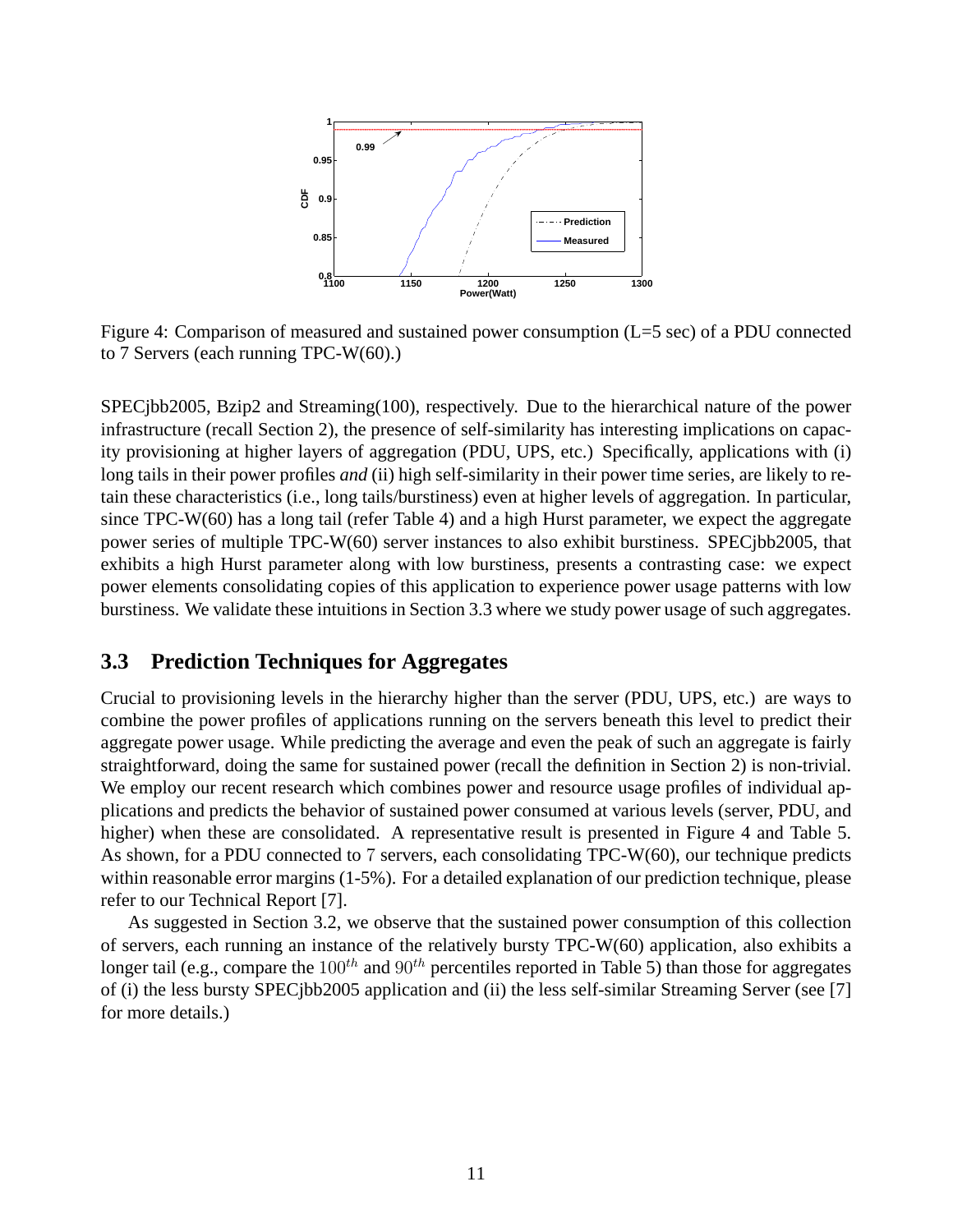| Power      | Measured            | Predicted           | Error |
|------------|---------------------|---------------------|-------|
| percentile | Sustained power (W) | sustained power (W) | $\%$  |
| 80         | 1143                | 1181                | 3.2   |
| 90         | 1171                | 1201                | 2.4   |
| 99         | 1236                | 1250                | 1.1   |
| 100        | 1269                | 1300                | 2.4   |

Table 5: Efficacy of our sustained power prediction on a PDU consolidating 7 Servers each running TPC-W(60). We compare the tail of the measured power with our predicted power.

## **4 Improved Provisioning of Power**

In this section, we propose techniques that utilize the profiling and prediction techniques developed in Section 3 to better provision the power hierarchy in a data center. While doing this, the data center must strike a balance between the cost savings and the performance degradation likely to result due to the protective mechanisms that enable safe operation during episodes of power draw in excess of provisioned capacity.

#### **4.1 Under-provisioning Based on Power Profile Tail**

Sections 3.2 and 3.3 reinforce recent results suggesting that provisioning based on the face-plate ratings of servers severely under-utilizes the power infrastructure [24, 15]. In fact, these results suggest that a data center can even go a step further—given the extent of burstiness present in the power usage of many commonly hosted applications, we can realize further improvements by provisioning less conservatively than for the worse-case. This has two complementary implications at each level of the power hierarchy: (i) its power supply can be replaced with one with lower capacity (and cost) and/or (ii) it can supply power to a larger overall set of devices connected in the levels beneath it. (Although we will focus on (ii), the gains in (i) are easily understood as well.)

For ease of exposition, let us assume that all sustained power budgets in the following discussion are defined over a unit time period - the second element of the sustained power budget pair will therefore be omitted. It is easy to generalize this discussion to budgets defined over arbitrary time periods. Let us denote by  $B$  the sustained power budget associated with a power supply element  $E$ . Let *n* elements drawing power from E be denoted  $e_1, \ldots, e_n$ , and their (predicted) sustained power profiles be denoted  $u_1, \ldots, u_n$ .<sup>3</sup> Finally, let  $u^p$  denote the  $p^{th}$  percentile of the distribution u. Underprovisioning the capacity at element  $E$  implies ensuring the following condition:

$$
\sum_{i=1}^{n} u_i^{100-p_i} \le B; \quad \forall i : p_i > 0.
$$
 (1)

This should be compared with provisioning the power capacity of this element for the worst-case needs:

$$
\sum_{i=1}^{n} u_i^{100} \le B.
$$
 (2)

The degree of under-provisioning  $p_i$  for element  $e_i$  should be chosen based on a desirable trade-off between the cost savings accrued from under-provisioning and the performance degradation that occurs.

 $3$ This notation is general enough to capture under-provisioning at any level. For example, if E denotes a server (with its power supply being the candidate for under-provisioning), the elements  $e_i$  are applications consolidated on it. The specific level for which we evaluate our techniques considers a PDU as the element  $E$  supplying power to servers denoted by  $e_i$ .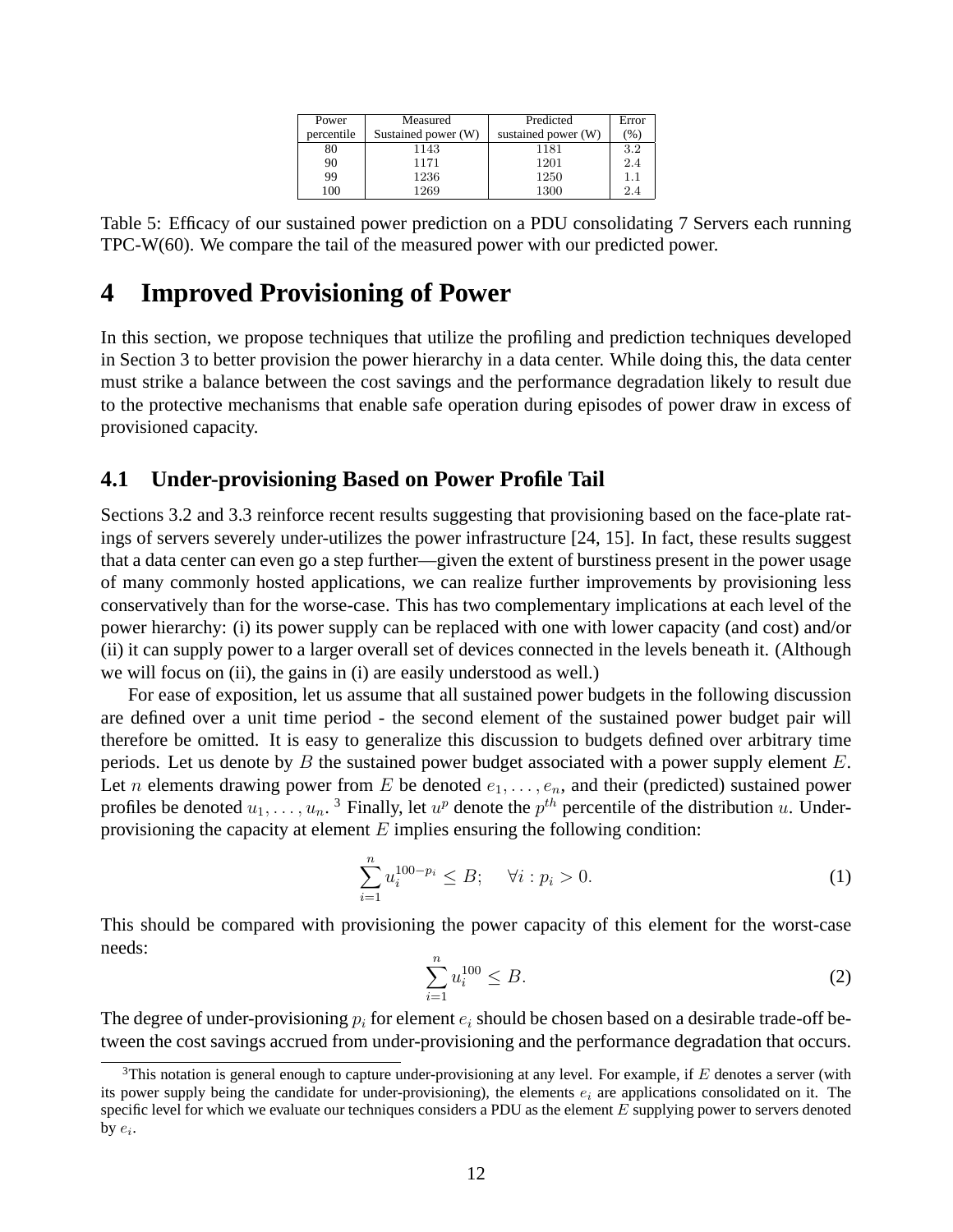

Figure 5: Illustration of our techniques based on under-provisioning and statistical multiplexing/overbooking as applied to a PDU supplying power to a collection of servers.

The gain offered by the provisioning as represented by formula (1) over worst-case provisioning is  $\sum_{i=1}^{n} (u_i^{100} - u_i^{100-p_i})$ . Clearly, applications with more bursty power profiles would yield higher gains at the PDU level. Furthermore, as argued in Section 3.2, elements consolidating bursty workloads underneath them are also likely to experience bursty power usage, implying gains even at these higher levels.

### **4.2 Exploiting Statistical Multiplexing**

If the elements consolidated at a given level exhibit power usage patterns that complement each other temporally, then statistical multiplexing gains become worth exploiting. In simple terms, *provisioning for the tail of aggregates can be more gainful than provisioning for the sum of individual tails* (as was done in the under-provisioning technique above.) In Section 3.2, we saw evidence of appreciable temporal variations for a subset of our applications. Adding to the terminology introduced above the symbol  $U$  for the sustained power profile at element  $E$ , we can enhance our provisioning technique as follows:

$$
\mathcal{U}^{100-p} \leq B; \quad p > 0. \tag{3}
$$

Rather than under-provisioning the "share" of each element  $e_i$  independently as in (1), this technique does so for the *aggregated needs* of all these elements. A key point to note here is that underprovisioning and statistical multiplexing are *not mutually exclusive but complementary*—the aggregation  $U$  representing multiplexing of underlying power usages is being under-provisioned. The degree of under-provisioning  $p$  should be chosen based on the following considerations. First, it should be possible to distribute it into individual degrees of under-provisioning  $(p_i$  for element  $e_i$ ) that provide desirable trade-offs between cost savings and performance. Second, (as mentioned in the last technique) mechanisms should be present at (and below) the level of elements  $e_i$  in the hierarchy to enforce the power limits corresponding to these degrees of under-provisioning. We will address these issues in Section 5.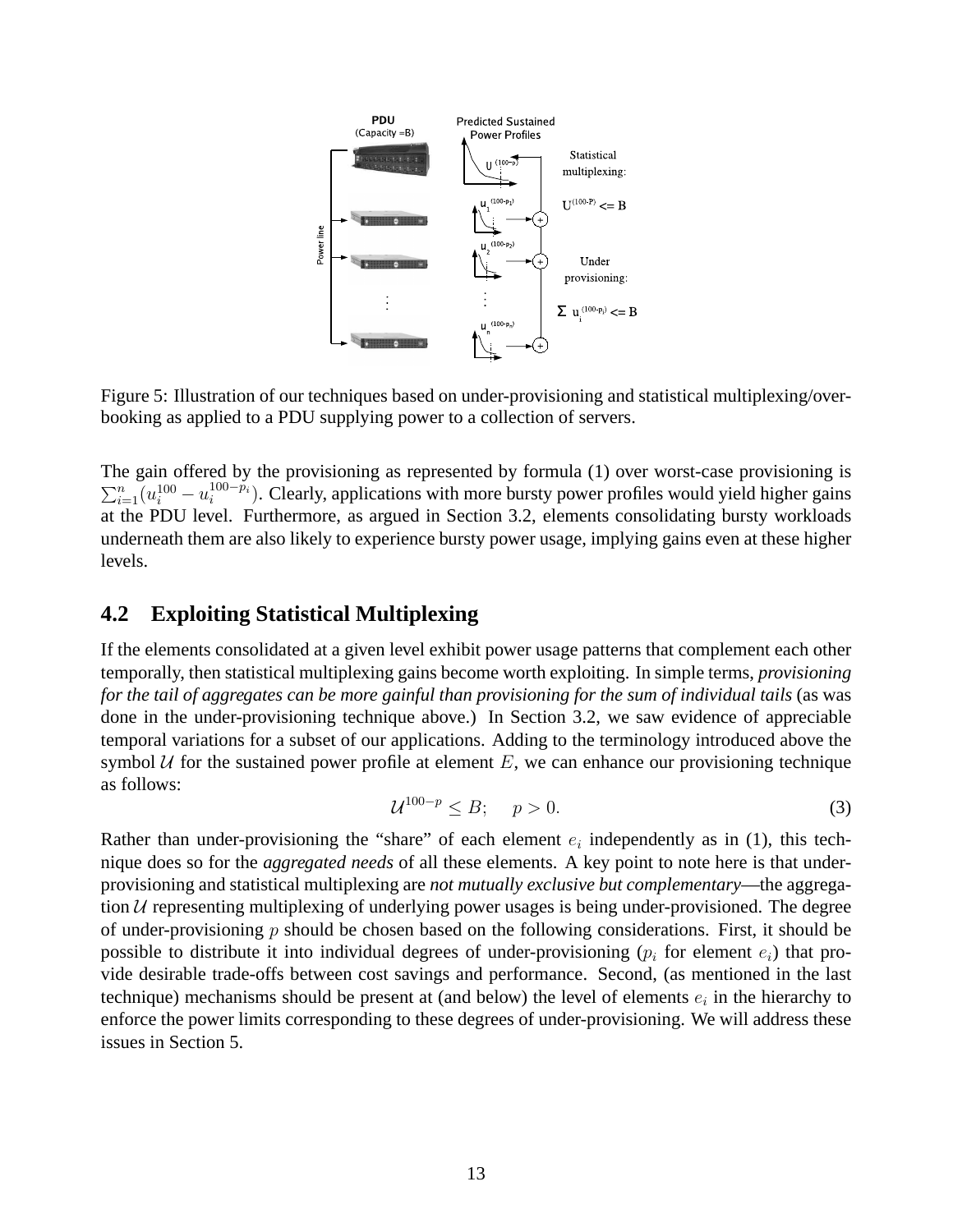#### **4.3 Controlled Over-booking of Power**

A final enhancement to our provisioning technique incorporates *over-booking* of power capacity at  $E$ . Intuitively, if the power needs of the aggregate consolidated below element  $E$  are substantially lower than the capacity, then a small degree of over-booking can further improve the gains offered by statistical multiplexing. We incorporate an over-booking factor  $\mathcal O$  as follows to achieve this:

$$
\mathcal{U}^{100-p} \le B \cdot (1+\mathcal{O}); \quad p, \mathcal{O} > 0. \tag{4}
$$

Figure 5 summarizes all of these techniques for a PDU supplying power to a group of servers.

### **5 Reliability and Performance Concerns**

We consider, in turn, concerns of reliability and performance that must be addressed to gainfully utilize the provisioning techniques developed so far.

#### **5.1 Enforcement of Power Budgets**

Our techniques result in (or increase) the likelihood of episodes where the power needs at one or more levels within the hierarchy exceed its capacity. The over-provisioning based practices prevalent currently render such events practically impossible. Unless remedial actions are taken during such an occurrence, extremely undesirable outcomes (e.g., a subset of the hardware becoming unavailable, thermal exigencies that could affect the reliability of hardware, among others) could result. Realizing any meaningful usage/cost gains for the power infrastructure may require setting the provisioning parameters (e.g., p and O introduced in the previous section) throughout the hierarchy high enough to make the likelihood of budget violations non-negligible. Furthermore, unpredictable/hard-to-predict workload changes (such as an overload experienced by an e-commerce site [22]) may also render budget violations more likely than predicted by profiling based on prior workload patterns. These concerns necessitate mechanisms within a data center that can *completely avert such episodes.* Fortunately, as demonstrated by several recent research efforts, such mechanisms are realizable (more details in Section 8.)

We rely on the ability of the consumers of power (e.g., servers in our work) to operate at multiple "power states" (e.g., CPU DVFS state) that allow trade-offs between power consumption and resource capacity. We employ reactive techniques based on watermarks within our power hierarchy that utilize dynamic transitions to lower power states to avert power budget violations. Conceptually, when the watermark for an element in the hierarchy is exceeded, the data center triggers throttling of the appropriate subset of its hardware. A watermark for an element with a sustained power budget  $(s, l)$  is a 2-tuple  $(s_w \leq s, l_w \leq l)$  and has the following operational meaning: Upon observing a sustained power draw at a rate of  $s_w$  units or more for  $l_w$  time units, an element should initiate the throttling of the consumers under it in the hierarchy. As we will discuss in Sections 7.2 and 8,  $l_w$ chosen to allow enough reaction time for the throttling to kick in, can provide the desired reliable operation. The choice of a watermark has to strike the following balance: Higher values of  $l_w$  reduce the number of invocations of throttling while resulting in poorer application performance upon these invocations. We can borrow from the findings of existing research, particularly [44], on this front. In our implementation and evaluation, we use a simple, statically-chosen watermark (see Sections 6 and 7.2.)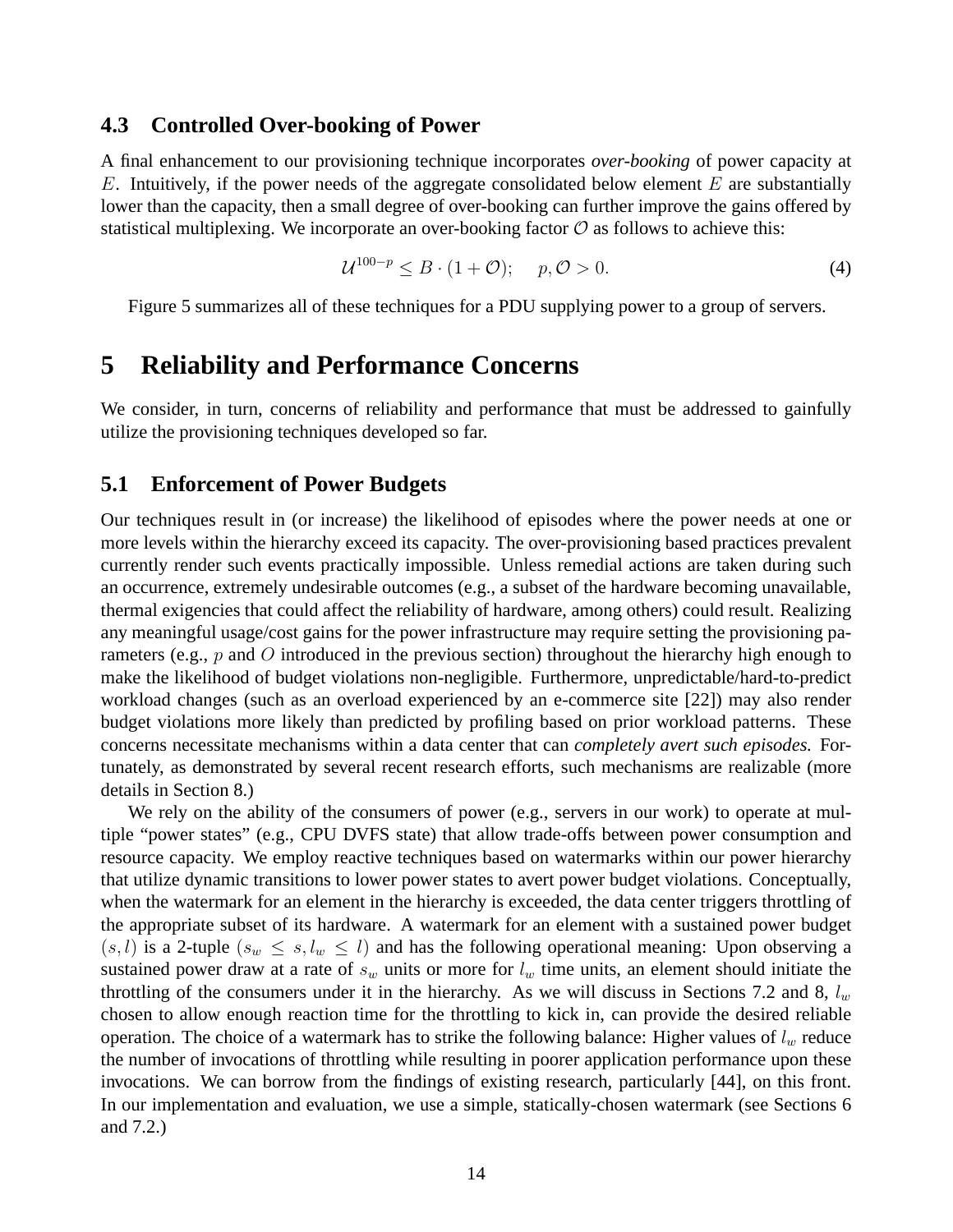| Application    | Power usage percentile (W)                                |     |       |  |
|----------------|-----------------------------------------------------------|-----|-------|--|
|                | $10\overline{0}^{\overline{t}\hbar}$<br>$90^{th}$<br>Avg. |     |       |  |
| $TPC-W(60)$    | 209                                                       | 199 | 164.3 |  |
| $TPC-W(20)$    | 183                                                       | 152 | 150   |  |
| Streaming(100) | 183                                                       | 159 | 152.1 |  |
| Specjbb $2005$ | 219                                                       | 219 | 217.0 |  |

Table 6: Salient aspects of the power profiles of TPC-W, Streaming Server, and Specjbb2005 collected by running these applications on servers connected to our PDU. Power is sampled at 1 second granularity.

#### **5.2 Performance Concerns**

Like any system employing under-provisioning and/or statistical multiplexing of a resource among competing consumers, our data center must contend with the accompanying degradation in resource availability and the resulting performance deterioration experienced by hosted applications. The provisioning parameters ( $p$  and  $\overline{O}$  for each level within the power hierarchy) and the nature/efficacy of our throttling protective mechanisms determine how the performance of hosted applications is affected.

As in Section 5.1, our data center can gainfully borrow ideas from several bodies of research on understanding the relationship between application performance and different degrees of resource availability (application modeling), including work by the authors [6, 38, 39]. Information regarding the following aspects of application behavior captured by our profiling technique could be utilized by such models to achieve desired trade-offs between the cost gains and performance degradation: (i) resource capacity and performance offered to applications at different power states and (ii) power profiles with the equipment operating at different power states. While we restrict ourselves to a simple DVFS modulation scheme (described in evaluated in Section 7.2) in this paper, we have developed more sophisticated schemes for power/performance trade-off and control in related research [5].

## **6 Implementation Considerations**

**Infrastructure.** Our experimental testbed consist of a 20 Amps PDU from Raritan Inc. [29] that can supply power to up to 20 servers. The PDU provides a software interface to read the power consumption of each server connected to it as well as the power consumption of the entire PDU. The granularity of the power measurement is 1 second and accuracy is 0.1 Amp. For our experiments, we vary the number of servers connected to the PDU. Note that the measurement capability offered by the PDU is lower fidelity than the multimeter used in Section 3 (every msec with accuracy within  $10^{-6}$  Amp.) We repeat the profiling experiments described in Section 3 using the PDU and report important power consumption characteristics in Table 6. A dedicated set of servers (other than the ones that were connected to the PDU) were used for generating the workloads. Each server hosting an application runs the Xen VMM 3.1.0 (modified as described below) with each applications encapsulated within a separate domain. While our techniques apply to scenarios where multiple applications are consolidated on a single server (see [7] for our related efforts exploring profiling and prediction in such settings), we restrict ourselves to hosting one application per server. To enable live migration [8] of these VMs across servers, we place all the VM disk images in a NFS partition that is exported to all the servers connected to the PDU.

Our servers have a rich set of power states including 4 DVFS and 8 Clock Modulation states (refer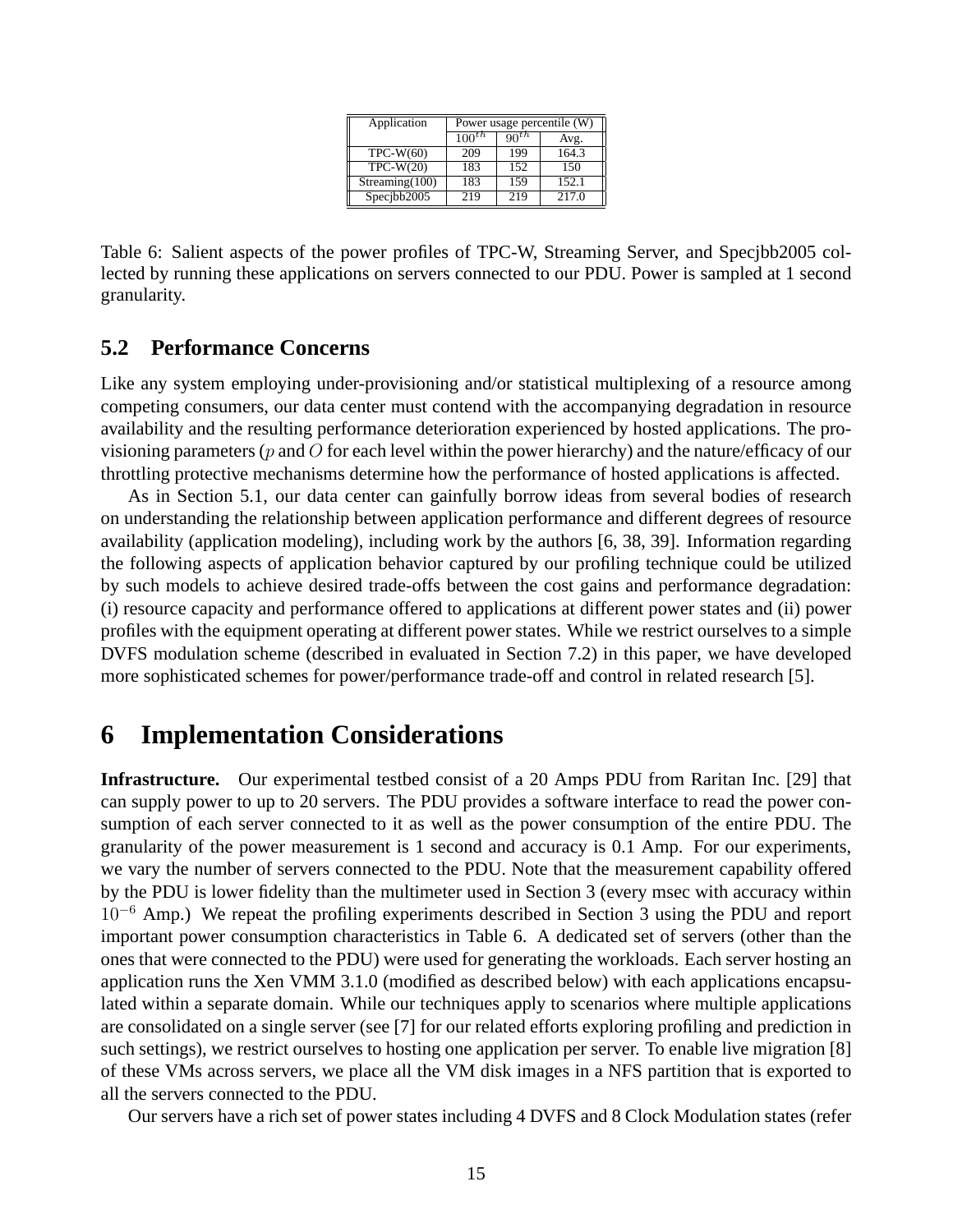Table 1.) We switch off the default Linux daemon within Xen's administrative *Domain0* that dynamically varies the power state based on processor utilization. We write custom drivers for changing the power state of our servers. We use the IA32 PERF CTL and IA32 CLOCK MODULATION MSR registers to change the DVFS and clock modulation states, respectively. Since the vanilla Xen VMM traps and nullifies all writes to MSR registers (*wrmsr* operations), we modify it to enable writes to these registers.

**Watermark-based Budget Enforcement.** We briefly discuss the implementation of our technique based on a watermark  $(s_w, l_w)$  for enforcing a sustained power budget  $(s, l)$ . We dedicate a server other than those hosting the applications or generating workloads to initiate reactive throttling and call it the *watermark-based enforcer.* The watermark-based enforcer periodically (once every 1 sec) monitors the power consumption of the PDU and inspects all the power samples collected over the last  $l_w$  time units. If all these values exceed  $s_w$ , it sends throttling commands to all the servers connected to the PDU using RPCs that specify their new power states. In Section 7, we will discuss in detail how the watermark-based enforcer selects appropriate throttling states for the servers.

# **7 Experimental Evaluation**

### **7.1 Improvements in consolidation**

In this section, we compare prevalent provisioning techniques used in data centers with the techniques developed in Section 4. We restrict our investigation to capacity/cost improvements in the number of servers that can be connected to a PDU and safely operated; similar improvements are worth exploring at other levels in the power hierarchy. For all our experiments we assume the sustained power budget for the PDU to be (1200W, 5 sec). We compare the following provisioning techniques.

**Face-plate Provisioning** (FP). Face-plate value is the capacity rating of a server specified for its power supply. For our servers the face-plate value is 450W. Using  $FP$ , we can connect 2 servers to our PDU.

**Vendor Calculator-based Provisioning** (VP). Server vendors (including IBM, HP, Sun, and Dell), in an attempt to help data centers administrators, provide calculators for estimating the peak power needs of their servers. Such a calculator takes as input the configuration of a server (number and type of processors, memory cards, etc.) and expected workload intensity (rough descriptions of CPU, I/O intensity, etc.) and outputs its power needs. The calculator provided by the vendor of our server [13] (for average load specification) estimates its power requirement to be 385W. Therefore using this provisioning technique, we would connect 3 servers to our PDU.

**Profiling-guided Provisioning** (UP **and** SP). The last two prevalent provisioning techniques are based solely on worst-case estimates of server power needs. In contrast, the techniques developed in Section 4 incorporate application-specific power needs. Let us denote by  $UP(p_i)$  our underprovisioning based technique (recall (1)) and by  $SP(p)$  the statistical multiplexing based technique  $(recall (3))$ .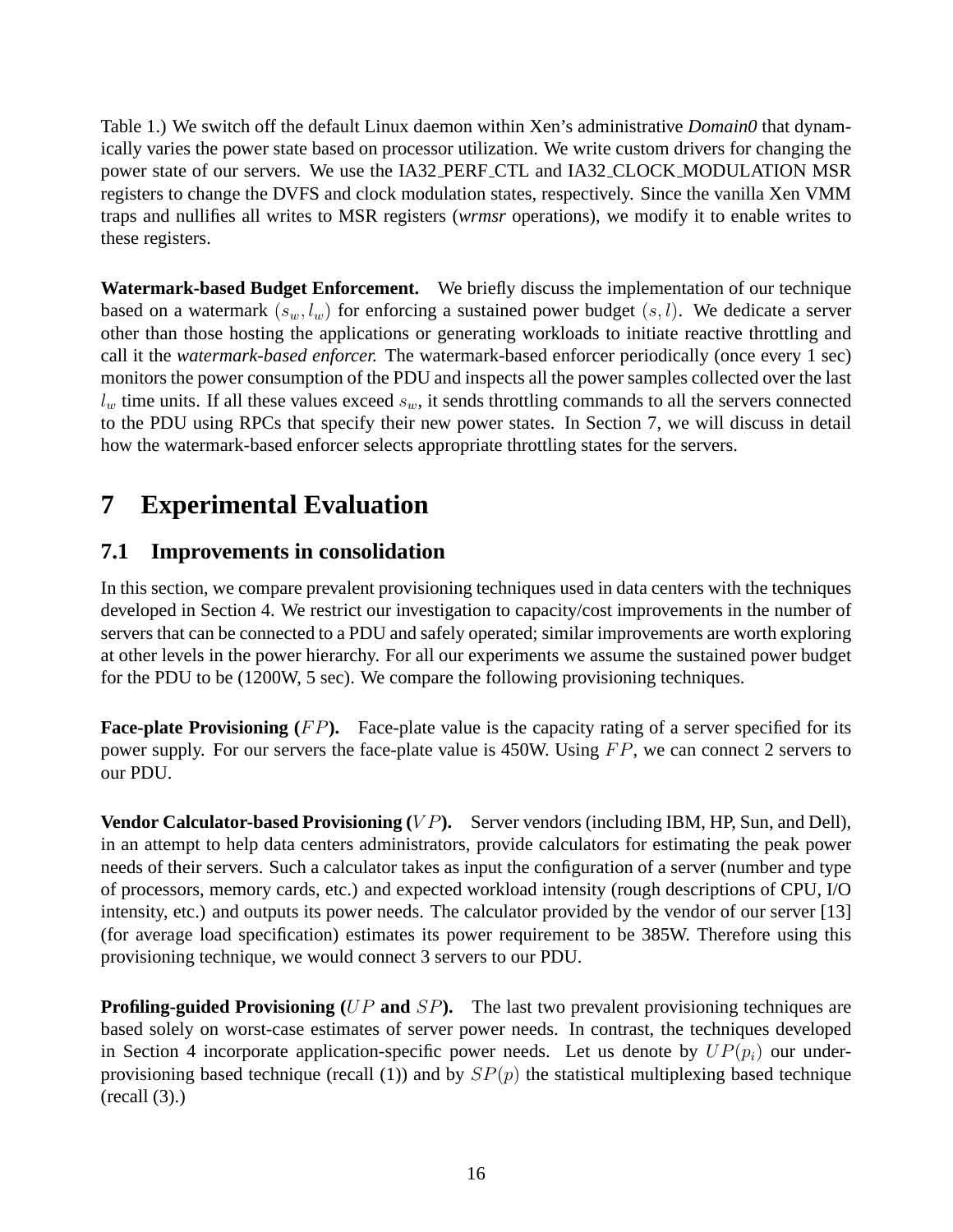| Technique            | Servers running instances of TPC-W(60) |         |  |  |
|----------------------|----------------------------------------|---------|--|--|
|                      | No. Servers<br>% Improvement           |         |  |  |
| $\overline{UP(100)}$ |                                        | 66      |  |  |
| SP(100)              |                                        | 100     |  |  |
| UP(90)               |                                        | 100     |  |  |
|                      |                                        | $133 -$ |  |  |

Table 7: The number of servers (each running an instance of TPC-W(60)) connected to a 1200W PDU by different provisioning techniques. Percentage improvements reported are over  $VP$ .

| Technique | Servers running instances of SPEC jbb2005 |    |  |
|-----------|-------------------------------------------|----|--|
|           | No. Servers<br>% Improvement              |    |  |
| UP(100)   |                                           | 66 |  |
| SP(100)   |                                           | 66 |  |
| UP(90)    |                                           | 66 |  |
| SP(90)    |                                           | 66 |  |

Table 8: The number of servers (each running an instance of SPECjbb2005) connected to a 1200W PDU by different provisioning techniques. Percentage improvements reported are over  $VP$ .

In theory,  $UP(100)$  and  $SP(100)$  should coincide. However, due to extremely small probabilities (smaller than  $10^{-7}$ ) being rounded off to 0 in our implementation of sustained power prediction, we observe a difference between these quantities. In fact, these differences add up to slightly more than 150W at a PDU connected to 7 servers, each running an instance of TPC-W(60).

Tables 7-9 present improvements yielded by UP and SP in the number of servers hosting a diverse mix of applications that can be connected to our PDU with either: (i) no under-provisioning or (ii) under-provisioning of 10%. (Improvements resulting from the over-booking parameter  $\mathcal{O}$  (recall 4) would be qualitatively similar, and we do not investigate them here.) Whereas the worst-case sustained power consumption of SPECjbb2005 and TPC-W are close to each other (220W and 210W respectively as shown in Table 6), due to the longer tail in its profile, higher gains result in an environment with servers hosting TPC-W like workloads. In fact, for an environment with SPECjbb2005-like applications, while provisioning based on  $UP(100)$  (i.e., worst-case needs) provides 66% improvement over Vendor Calculator-based provisioning and 150% improvement over face-plate based provisioning, no further improvements result from under-provisioning. we are able to achieve higher consolidation for servers running TPC-W(60) as illustrated in Table 7 whereas no improvement could be seen for servers running SPECjbb2005 as shown in Table 8. Table 9 illustrate the efficacy of our provisioning technique for a set of servers running different kinds of applications. Gains offered by our provisioning techniques are thus closely dependent on the power usage characteristics of the hosted workloads.

Finally, we explore a variety of application mixes that lie between the previous two extremes. We present a subset of these in Table 9 and find gains ranging from 33% to 133% over  $VP$ .

#### **7.2 Sustained Budget Enforcement**

We evaluate the efficacy of our watermark-based budget enforcement technique developed in Sections 5.1 and 6. For our PDU's sustained power budget of (1200W, 5 sec), we choose (1200W, 3 sec) as the watermark.

We evaluate the efficacy of budget enforcement for an increasing number of servers—starting at 6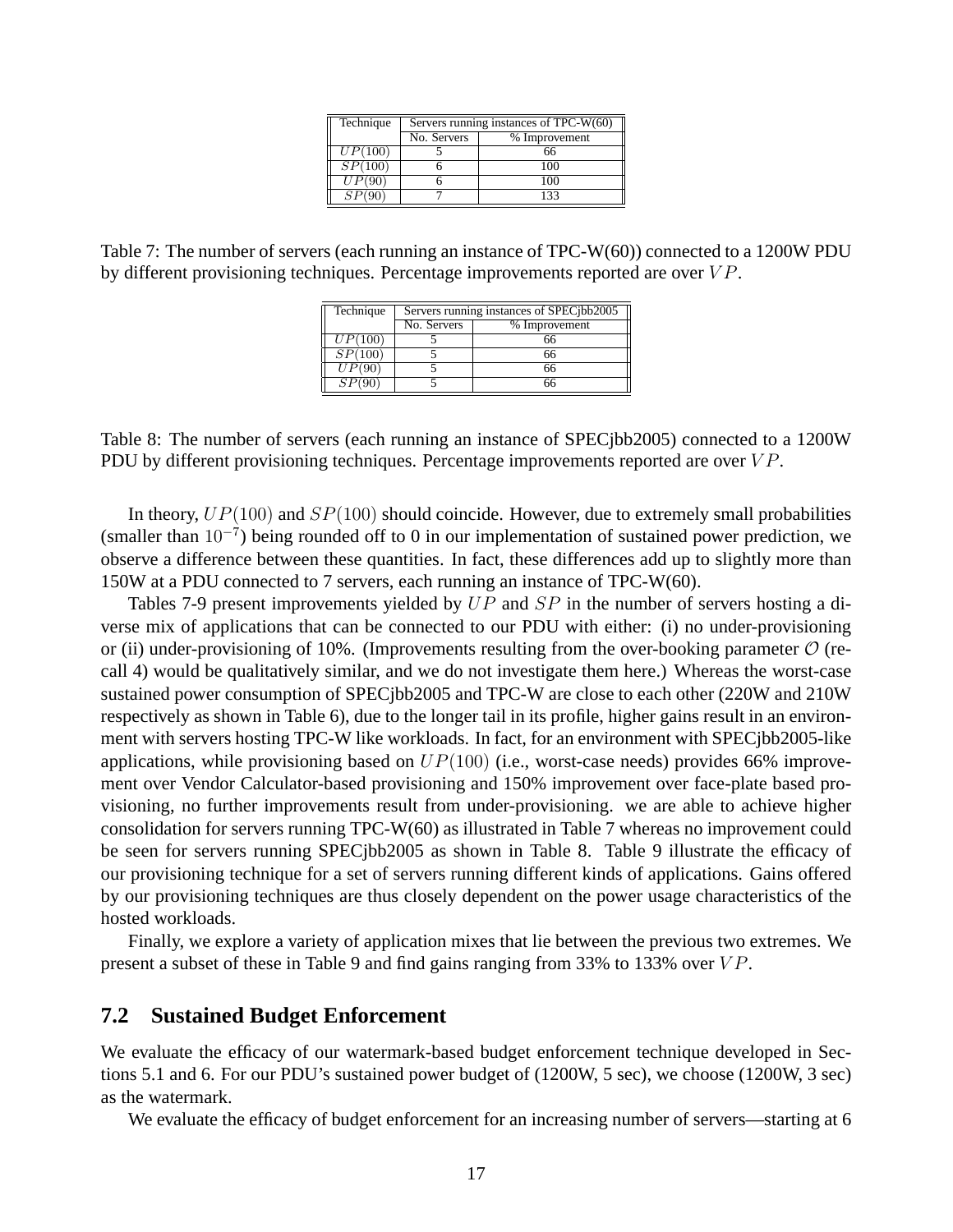| Technique           | No. servers hosting each type of app. | % Improvement |
|---------------------|---------------------------------------|---------------|
| UP(100)             | 3 x TPC-W, 1 x SPECjbb, 1 x SM        | 66%           |
| SP(100)             | 3 x TPC-W, 1 x SPECjbb, 2 x SM        | 100%          |
| $\overline{UP}(90)$ | 3 x TPC-W, 1 x SPECJBB, 2 x SM        | 100%          |
| SP(90)              | 3 x TPC-W, 1 x SPECJBB, 3 x SM        | 133%          |
| UP(100)             | 2 x TPC-W, 2 x SPECjbb                | 33%           |
| SP(100)             | $2x$ TPC-W + 2 x SPECjbb, 2 x SM      | 100%          |
| $\overline{UP}(90)$ | 2 x TPC-W, 2 x SPECjbb, 2 x SM        | 100%          |
| SP(80)              | 2 x TPC-W, 2 x SPECjbb, 3 x SM        | 133%          |

Table 9: The number of servers connected to a 1200W PDU by different provisioning techniques. Percentage improvements reported are over  $VP$ . Each server runs an instance of one of the following: TPC-W(60), SPECjbb2005, and Streaming(100), shortened to TPC-W, SPECjbb, and SM, respectively.

| Power state       | Predicted Peak of Sustained Power |           |           |           |  |
|-------------------|-----------------------------------|-----------|-----------|-----------|--|
| (DVFS, Clk. Mod.) | 6 servers                         | 7 servers | 8 servers | 9 servers |  |
| $(3.2Ghz, 100\%)$ | 1191.0 W                          | 1300.0 W  | 1481.0W   | 1672.0 W  |  |
| $(2.8Ghz, 100\%)$ | 967.6 W                           | 1138.6 W  | 1308.2 W  | 1478.2 W  |  |
| $(2.8 Ghz, 50\%)$ | 861.7W                            | 1011.7 W  | 1162.7 W  | 1313.6W   |  |

Table 10: Power consumption of a server running TPC-W(60) when operating at three different power states. Bold power values indicate that the corresponding power state is chosen for throttling by the watermark-based enforcer. *Legend:* Clk. Mod.= Clock Modulation state.

and going up to 9—connected to a PDU. Each server runs an instance of TPC-W(60). The watermarkbased enforcer described in Section 6 sends throttling commands to the servers upon observing three consecutive power readings above 1200W at the PDU (recall that the sampling interval is 1 sec.) Upon observing such an episode, the watermark enforcer must choose suitable power states for throttling the servers so that the sustained budget remains un-violated. This is achieved using a combination of our sustained power prediction technique and information gathered during offline profiling. In Table 10, we record the peak of the sustained power consumption at the PDU for varying number of servers connected to it and made to operate at different power states. For each of these server aggregates, we choose the highest power state, for which the peak of sustained power consumption is less than the PDU's budget. This chosen power state (highlighted in Table 10 for server aggregates of different sizes) is therefore guaranteed to bring the system within the capacity limits. As we can see from the table, there is no such power state if 9 servers, each running TPC-W(60), were connected to our PDU. That is, even if we operate at the lowest possible power state,  $4$  our technique can not prevent violations of the PDU budget. Throttling is done for a period of 2 seconds (which is the difference between the time constants of the watermark and the sustained power budget) after which the servers

<sup>&</sup>lt;sup>4</sup> Actually, (2.8GHz, 50% Clk.) is not the lowest power state in our server. There are 3 lower power states, but a server hosting the TPC-W workload crashes if transitioned to any of these lower power states. These states are, therefore, considered infeasible for the TPC-W workload.

| <b>Power States</b><br>(DVFS (GHz), Clk. Mod. $(\%)$   $(3.2, 100)$ | (2.8, 100) | (2.8, 50) |
|---------------------------------------------------------------------|------------|-----------|
| Normalized performance                                              | -18        | 15.69     |

Table 11: Performance degradation of TPC-W(60) at three different power states expressed as the ratio of average session response time with that offered by the servers operating at the highest power state (obtained from our offline profiling.) *Legend:* Perf.=Performance.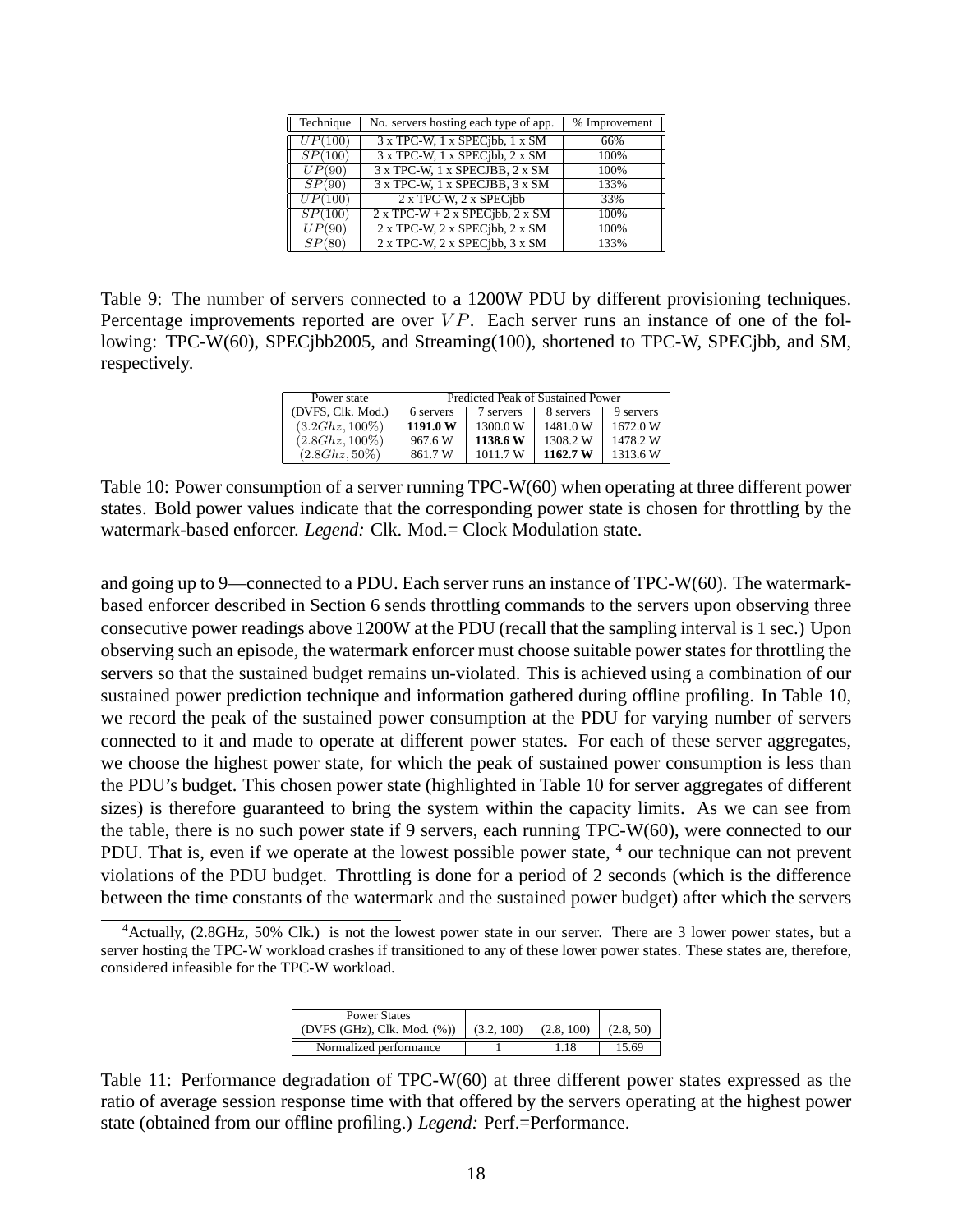

Figure 6: Sustained power profile ( $L=5$  sec) for a 1200W PDU connected to 7 servers, each running TPC-W(60), with and without watermark-based enforcement.

revert back to their original power states.

#### **7.3 Performance Degradation**

Next, we study any performance degradation resulting from the throttling necessitated by our aggressive provisioning. Using our prediction algorithm, we estimate the probability of the aggregate power consumption at the PDU exceeding its watermark. This probability, reported in Table 12, provides an estimate of the amount of time an application would find its server running at a throttled power state. We use our offline profiling technique (See Table 11) to estimate the performance degradation caused by different power states. We compare the predicted performance degradation with the measured values in Table 12. Since our watermark is (1200W, 3 sec), even if the application needs to consume 1200W or more all the time, it will be throttled only 60% of the time (3 seconds at the highest power state, 2 seconds at a throttled state). Therefore predicted watermark violation in Table 12 is computed by using the probability of violating the watermark (from predicted CDF) and then multiplying that probability by 0.6.

| No. of         | <b>Watermark Violation</b> |          | Perf. Degradation |       | Feasible?  |
|----------------|----------------------------|----------|-------------------|-------|------------|
| <b>Servers</b> | Meas. $(\%)$               | Pred.(%) | Meas.             | Pred. |            |
|                |                            |          |                   |       | <b>YES</b> |
|                |                            | 7.2      | 1.04              | 1.08  | <b>YES</b> |
|                | 61.2                       | 59.7     | 5.2               | 9.3   | YES        |
|                | N / A                      | N / A    | N/A               | N / A | NO.        |

Table 12: Predicted and measured watermark violations at the PDU and normalized performance degradation for the instances of TPC-W(60), each running on one of the servers connected to the PDU. Performance degradation is expressed as the ratio of the average session response time with that offered by the server operating at its highest power state. The column labeled *Feasible?* indicates whether we would be able to prevent the sustained budget for the PDU from being violated. *Legend:* Meas.=Measured, Pred.=Predicted, and Perf.=Performance,  $N/A$ =Not Applicable.

In Table 12, our technique indicates that 7 is the most number of servers that could be safely connected to our PDU and still be operated to offer only a small performance degradation to overlying TPC-W applications. The predicted degradation was 1.88 while the measured degradation upon ac-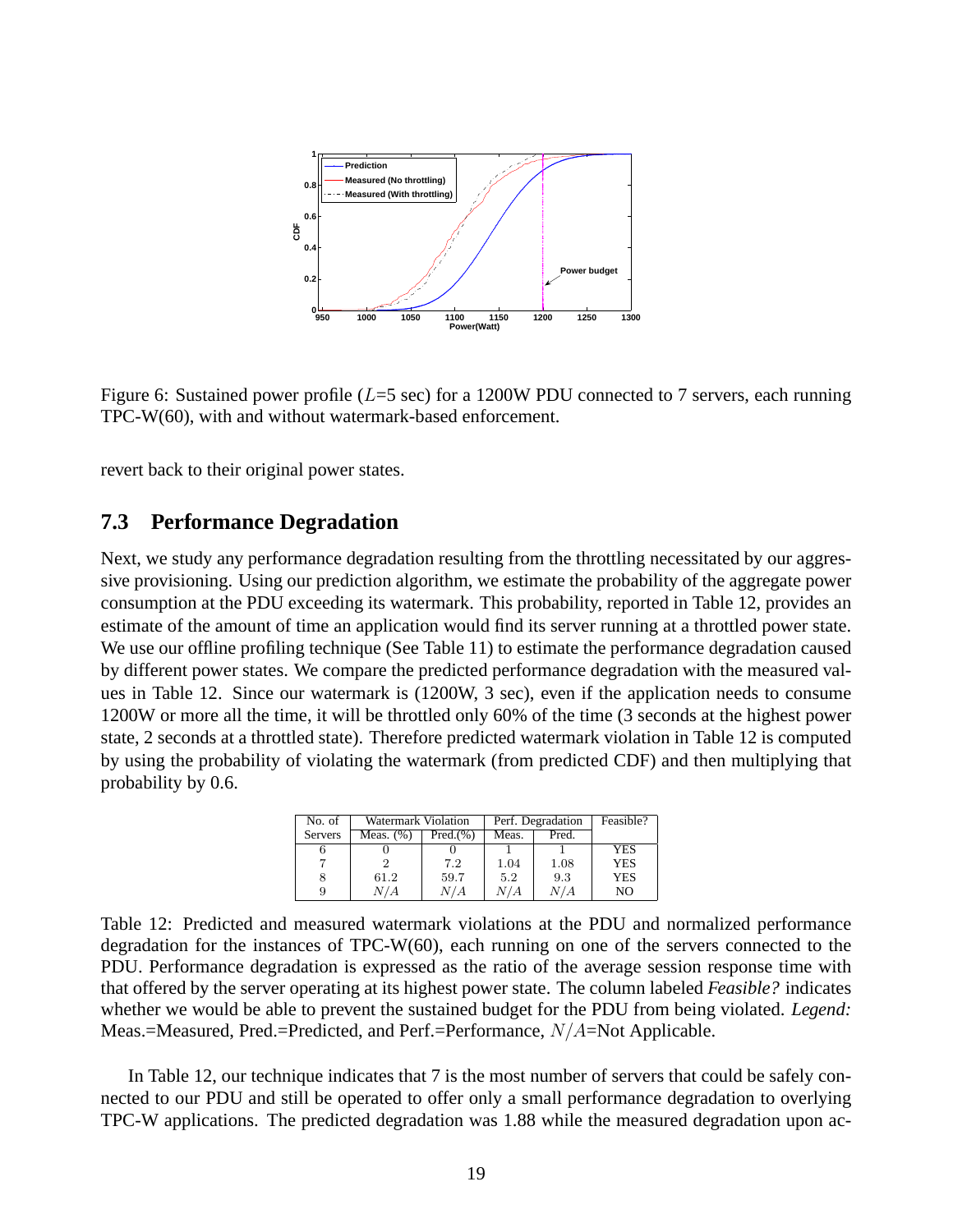

Figure 7: Power consumption recorded at the PDU connected to 7 servers, each running an instance of TPC-W(60), with and without the watermark-based budget enforcement.

tually connecting 7 servers running TPC-W(60) was only 1.04. We also estimate that while 8 servers can be safely connected and operated, such a configuration would result in significantly degraded performance (the measured normalized degradation, although much smaller than predicted, is still a significant 5.2.)

We take a closer look at application performance for the configuration connected 7 servers to the PDU that emerged as the most preferred in the discussion above. Figure 6 compares the sustained power consumption of a 1200W PDU consolidating 7 servers each running TPC-W(60), with and without throttling. Also shown is the predicted sustained power profile for this PDU. Figure 7 compares the power consumption of the PDU with and without the watermark-based throttling. We observe that our watermark enforcer is able to completely prevent sustained power violations by successfully identifying occasions at which the servers should be throttled.

### **7.4 Dynamic Changes in Workloads**

We are interested in two aspects of dynamic variations exhibited either consume higher power than indicated by its power profile, which will result in more frequent violations of watermarks associated with power supply elements, raising the extent of degradation in performance (due to throttling.) Second, a workload may consume substantially lower power than its profile rendering provisioning more conservative. We evaluate the following simple mechanism to detect such changes and adjust the provisioning parameters accordingly.

We keep track of the recent power profile of the PDU and periodically compare it with its predicted profile. If there is a statistically significant difference between these distributions, (as reported by a well-regarded test such as the Kolmogorov-Smirnov Test [11]), we assume the workload has changed enough to necessitate re-provisioning. Note that upon detecting a phase change at the PDU level, we may want to percolate similar detection technique down the hierarchy to single out the application whose phase has changed. This can be achieved since we have the predicted profile of every server consolidated in the power hierarchy.

We evaluate a simple scenario to demonstrate the working of this mechanism. We consider a set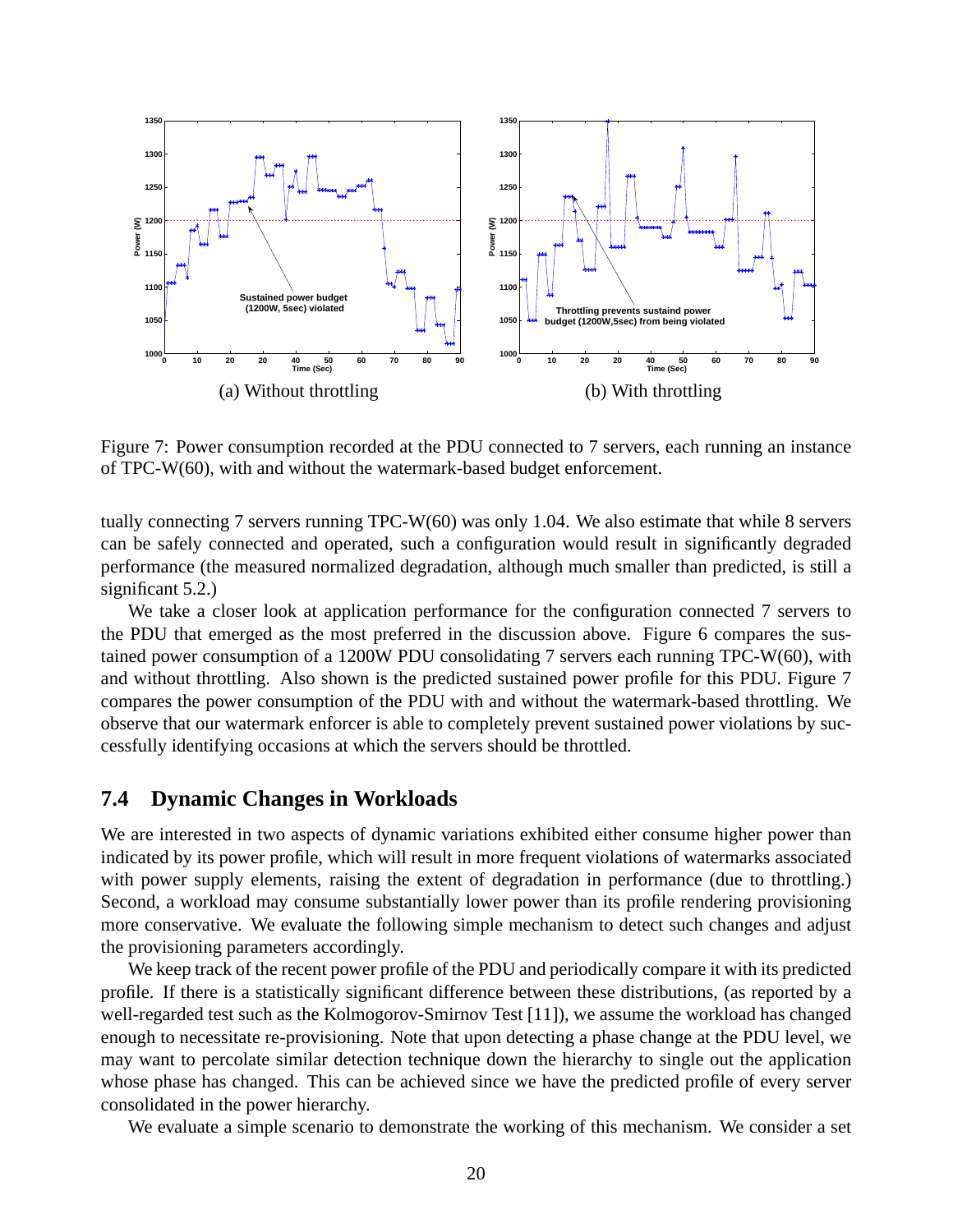

Figure 8: Illustration of the measured sustained power distributions of  $PDU_1$  before and after the phase change. Workload change is detected by comparing the two distributions.



Figure 9: Illustration of phase change and consequent re-provisioning to prevent sustained power budget violation.

of six servers. Three of these servers run an instance of SPECjbb2005 each, two servers run TPC-W(20), and the sixth server runs TPC-W(60). We assume that we are provided with 2 PDUs ( $PDU_1$ ) and  $PDU_2$ ), each with a budget (600W, 5 sec). Based on our  $SP(100)$  provisioning, we connect two SPECjbb2005 servers and a TPC-W(20) server to  $PDU_1$ . The remaining servers (hosting one out of SPECjbb2005, TPC-W(20), and TPC-W(60)) are connected to  $PDU_2$ . We assume that the workload of the TPC-W(20) connected to  $PDU_1$  increases in intensity to TPC-W(60), simulating an overload where 40 new clients open sessions. The measured sustained power consumption of  $PDU_1$ , before and after this workload change, is presented in Figure 8. This triggers re-provisioning to accommodate the increased workload (the exact mechanisms of such re-provisioning are orthogonal to this work), that suggests the configuration change shown in Figure 9, where this instance of TPC-W(60) under  $PDU_1$  is swapped with the TPC-W(20) under  $PDU_2$  to prevent degraded performance for these new sessions via throttling.

We determine the overheads and effects of migration involved in the re-configuration described above. We use Xen's live migration facility [8] to migrate the TPC-W servers between the PDUs and find that it approximately takes 32 seconds to migrate the virtual machines. This causes a factor of 1.37 and 2.02 response time degradation for the workloads TPC-W(60) and TPC-W(20), respectively, during the transition.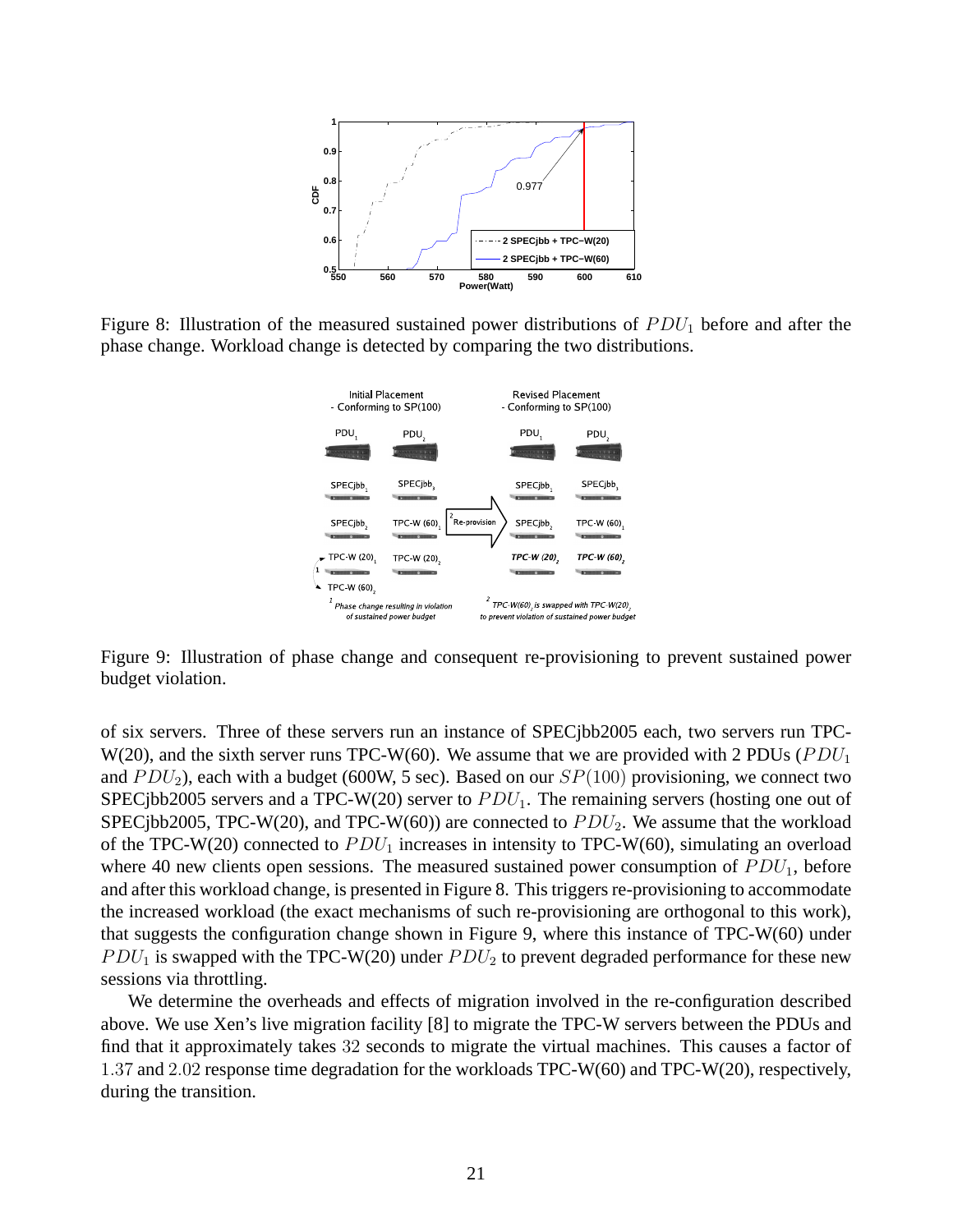## **8 Related Work**

**Research on Provisioning of Power Infrastructure.** *Server-level:* Server vendors (including IBM, HP, Sun, and Dell [13]), in an attempt to help data centers administrators do better provisioning, provide calculators for estimating the peak power needs of their servers. Such calculators provide worst-case power estimates for a server given its component configuration and workload characteristics. Lefurgy et al. [24] observe that the power supplies of servers are typically over-provisioned and report that replacing these with cheaper power supplies with 15% lower capacities results in negligible degradation in performance. To prevent rare power spikes from exceeding the capacity, they implement a reactive technique similar to ours that keeps the server power within safe limits. Felter et al. [16] observe that different components of a server (CPU, memory, etc.) do not require their peak power simultaneously. That is, the statistical multiplexing effects explored in our paper extend even to the granularity of disparate resources within a server. They devise a technique that dynamically proportions the total system power among the system components thereby reducing the power and cooling requirements of a server.

*Cluster-level:* Ensemble-level power management [28] by Ranganathan et al. looks at provisioning the cooling capacity as opposed to our work that looks at provisioning power capacity expended towards operating servers. The authors observe that for real workloads, the possibility of their power consumption happening simultaneously is small and use it to better provision the cooling capacity at a blade enclosure level. Their results showed that they are able to realize a reduction of 20% system power budget with negligible performance impact. Very closely related work of our research is recent work by Fan et al. [15] which also looks at provisioning the power infrastructure for large data centers at different levels of the power hierarchy. They analyze data from a real large-scale Google data center and observe that 40% additional servers can be accommodated within the power supply of their data center. While these observations motivate our research, we take them one step further and devise a methodical approach to characterize and statistically understand applications' power usage and then use it for provisioning the power infrastructure.

While the basic idea of the above techniques (both at the server level as well ais similar to our contention (exploiting the gap between provisioned capacity and actual peak power needs of applications), in the best While our research shares several basic ideas with the above body of work, to the best of our knowledge, we are the first ones to: (i) employ the notion of sustained power budgets at PDUs and beyond to capture the safety concerns for their fuses/circuit breakers, (ii) characterize sustained power needs of individual applications and use them to estimate sustained power behavior of aggregates, and (iii) use devise provisioning techniques that can employ these estimates to strike the desired balance between cost gains and performance loss while guaranteeing safe operation.

**Control Techniques for Power/Performance Trade-offs.** CPU throttling has widely been adopted for enforcing peak power budgets related to: (a) thermal constraints/cooling capacity of a server [27] and (b) provisioning power capacity of a server [24, 15]. Recent work by Wang et al. [42] develops a control-theoretic model that enforces a specified power budget at a cluster level and dynamically distributes the power budget among the connected servers based on their needs. New IBM servers [21] are shipped with capability to enforce a specified power budget at very fine time granularity (in order of msec) by using cpu throttling. Nathuji et al. [25] extend power management solutions for the virtual machines running on virtualized hardware. Raghavendra et al. [27] look at co-ordinating the different power budgets (peak and average power budget) enforced at different granularities. Lot of research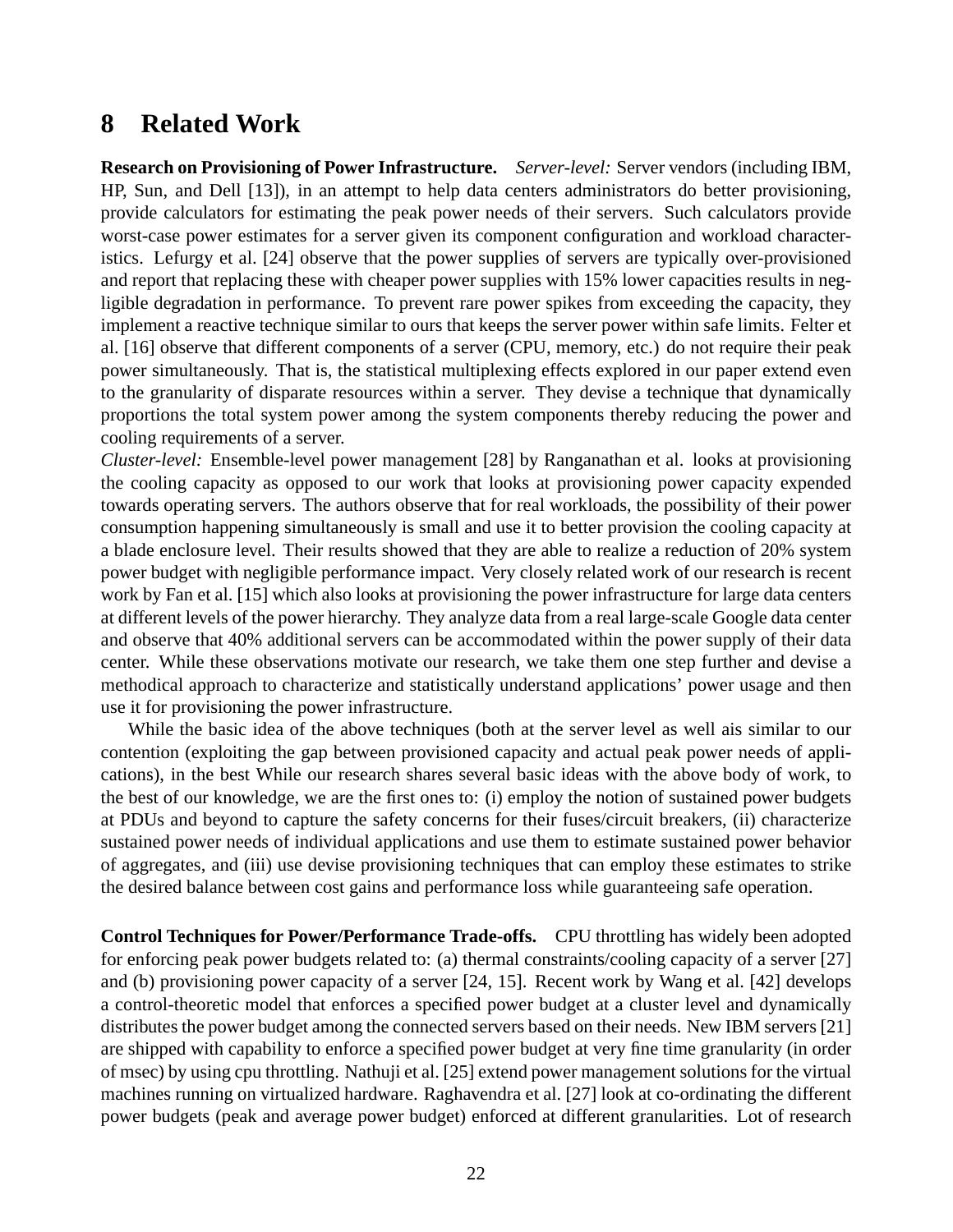has gone into evaluating the energy/performance trade-offs of applications which involves keeping either energy or performance as a constant and optimizing for the other metric [43, 5]. The above techniques for implementing some form of power budgets are complementary to our work.

**Yield Management in Other Areas.** Yield management (YM) was first explored in the airline industry, particularly by American Airlines [32]. YM-inspired practices have subsequently been also explored in areas such as telephony and networking [18, 40, 4], memory management [41], and CPU/network management [39] for servers. While the general principles of under-provisioning, statistical multiplexing, and overbooking are well-explored in these diverse contexts, their application to power infrastructure presents some unique challenges. Such techniques must be necessarily accompanied by effective protective mechanisms such as those developed in Section 5.1 since the consequences of violation are disastrous. Also, the hierarchical nature of the power infrastructure implies that the interactions between decisions taken at various levels must be taken into account. While we restricted our efforts to investigating the impact of under-provisioning at a single level (a PDU supplying power to multiple servers), developing a *comprehensive understanding of provisioning parameters for the entire power hierarchy* is a direction for future research.

## **9 Concluding Remarks**

The central thesis of this research was that by carefully understanding the power needs of hosted workloads and their aggregates, a data center could significantly improve the cost-revenue trade-off associated with its power supply hierarchy—ranging from server-level power supplies to higher-level Power Distribution Units (PDUs) and Uninterrupted Power Supply sub-stations. Towards this end, we developed a measurement technique to derive power profiles of applications. Our profiles succinctly captured key statistical properties of the power usage of applications and lent themselves to the design of power usage predictors for aggregates of these applications. We designed a novel technique guided by these power profiles that employed controlled under-provisioning, statistical multiplexing, and overbooking when provisioning the power infrastructure. Our evaluation on a prototype data center using well-regarded benchmarks demonstrated the feasibility and benefits of our technique. As a representative result, by accurately identifying the worst-case needs of hosted workloads, our technique was able to improve the number of servers that could be safely connected to a PDU by 150% compared to the currently prevalent practice of using face-plate ratings. Exploiting statistical multiplexing among the power usage of these servers along with controlled under-provisioning based on tails of power profiles offered a further gain of 100% over face-plate provisioning. Furthermore, evidence of self-similarity in the power usage of some workloads suggests that such gains can be expected even higher up in the power hierarchy. Reactive techniques implemented in the Xen VMM running on our servers dynamically modulated CPU DVFS-states to contain power draw within safe limits despite our aggressive provisioning. Finally, information yielded by our profiles also provided ways of controlling the performance degradation resulting from our under-provisioning: e.g., the  $95<sup>th</sup>$ percentile of response time of TPC-W sessions grew from 1.59 sec to 1.78 sec, a degradation of only 11.65%.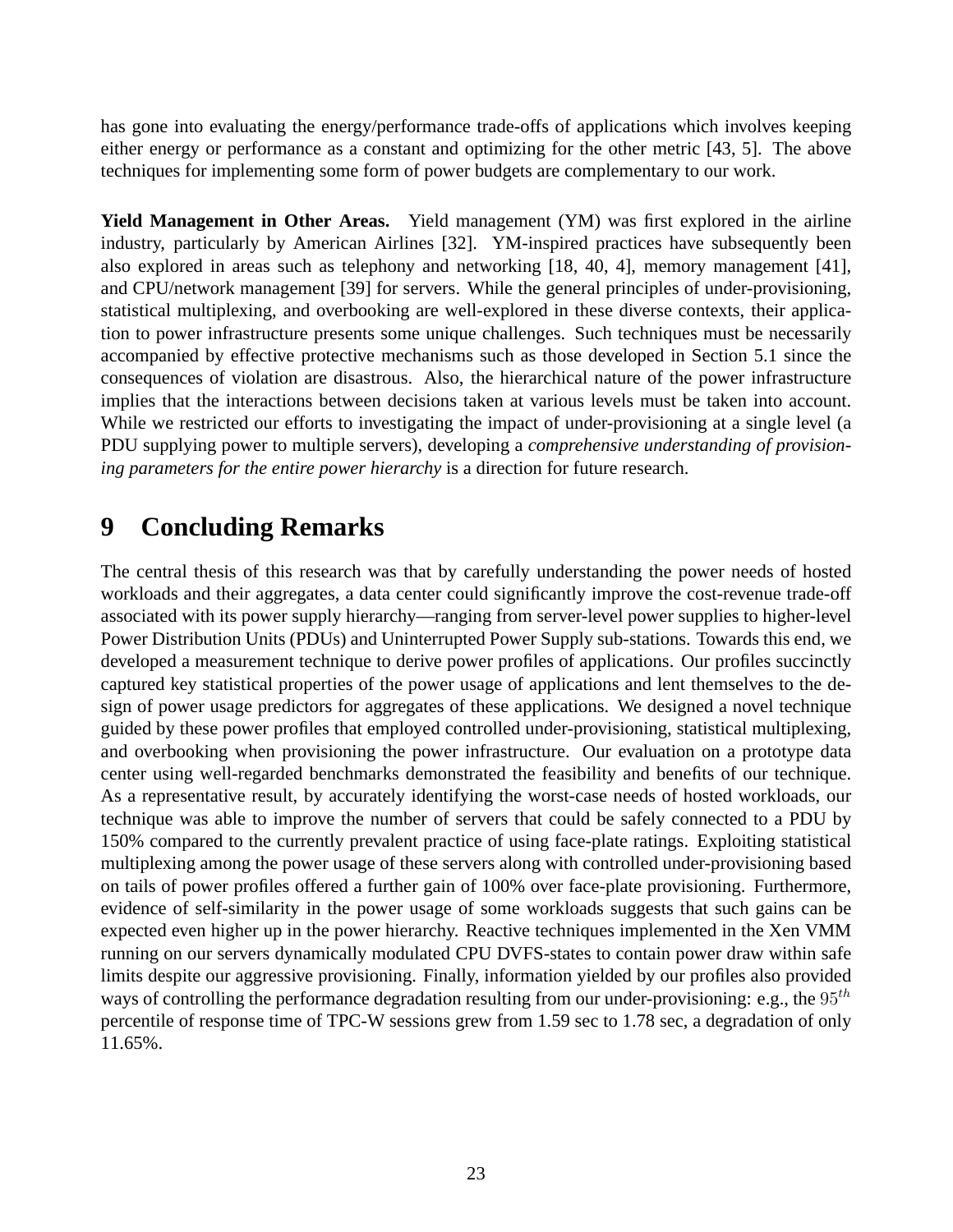## **10 Availability**

A detailed technical report describing the sustained power prediction technique employed in this research [7], a Xen patch for enabling MSR writes and implementing our watermark-based budget enforcement mechanism, and all experimental data are available at: http://csl.cse.psu.edu/hotmap.

## **References**

- [1] J. Anderson, L. Berc, J. Dean, S. Ghemawat, M. Henzinger, S. Lueng, M. Vandervoorde, C. Waldspurger, and W. Weihl. Continuous Profiling: Where Have All the Cycles Gone? In *Proceedings of the 16th ACM Symposium on Operating Systems Principles*, pages 1–14, October 1997.
- [2] P. Barham, B. Dragovic, K. Fraser, S. Hand, T. Harris, A. Ho, R. Neugebauer, I. Pratt, and A. Warfield. Xen and the art of virtualization. In *SOSP '03: Proceedings of the nineteenth ACM symposium on Operating systems principles*, pages 164–177, New York, NY, USA, 2003. ACM.
- [3] M. Benani and D. Menasce. Resource Allocation for Autonomic Data Centers Using Analytic Performance Models. In *Proceedings of IEEE International Conference on Autonomic Computing, Seattle (ICAC-05), WA* , June 2005.
- [4] R. Boorstyn, A. Burchard, J. Liebeherr, and C.Oottamakorn. Statistical Service Assurances for Traffic Scheduling Algorithms. In *IEEE Journal on Selected Areas in Communications, 18:12*, pages 2651–2664, December 2000.
- [5] S. Chaitanya, B. Urgaonkar, and A. Sivasubramaniam. QDSL: QoS-aware Systems with Differential Service Levels. In *Proceedings of the ACM Conference on Measurement and Modeling of Computer Systems (SIGMETRICS 2008), Annapolis, MD, to appear*, June 2008.
- [6] Y. Chen, A. Das, W. Qin, A. Sivasubramaniam, Q. Wang, and N. Gautam. Managing Server Energy and Operational Costs in Hosting Centers. In *Proceedings of the ACM International Conference on Measurement and Modeling of Computer Systems (SIGMETRICS 2005), Banff, Canada, June 2005*, June 2005.
- [7] J. Choi, S. Govindan, B. Urgaonkar, and A. Sivasubramaniam. Profiling, Prediction, and Capping of Power Consumption in Consolidated Environments. Technical Report CSE08-006, The Pennsylvania State University, Apr. 2008. http://www.cse.psu.edu/˜sgovinda/PowerPredictionTR. pdf.
- [8] C. Clark, K. Fraser, S. Hand, J. Hansen, E. Jul, C. Limpach, I. Pratt, and A. Warfield. Live Migration of Virtual Machines. In *Proceedings of the Second Symposium on Networked Systems Design and Implementation (NSDI'05)*, May 2005.
- [9] D. Clark. Power Hungry Computers Put Data Centers in Bind. *The Wall Street Journal (Online)*, November 2005. http://hightech.lbl.gov/DCTraining/docs/wsjon-data-ctr-power. pdf.
- [10] I. Cohen, J. Chase, M. Goldszmidt, T. Kelly, and J. Symons. Correlating Instrumentation Data to System States: A Building Block for Automated Diagnosis and Control. In *Proceedings of the Sixth USENIX Symposium in Operating Systems Design and Implementation (OSDI 2004), San Francisco, CA*, December 2004.
- [11] P. Cohen. *Empirical Methods for Artificial Intelligence*. MIT Press, Cambridge, MA, USA, 1995.
- [12] Dell Computers: PowerEdge servers SC1425 Spec Sheet, Dec 2005. http://www.dell.com/ downloads/global/products/pedge/en/sc1425\_specs.pdf%.
- [13] Dell Server Power Calculator, May 2008. http://www.dell.com/content/topics/topic. aspx/global/products/pedge/top%ics/en/config\_calculator?c=us\&cs=555\ &l=en\&s=biz.
- [14] R. Doyle, J. Chase, O. Asad, W. Jin, and A. Vahdat. Model-Based Resource Provisioning in a Web Service Utility. In *Proceedings of the Fourth USITS*, Mar. 2003.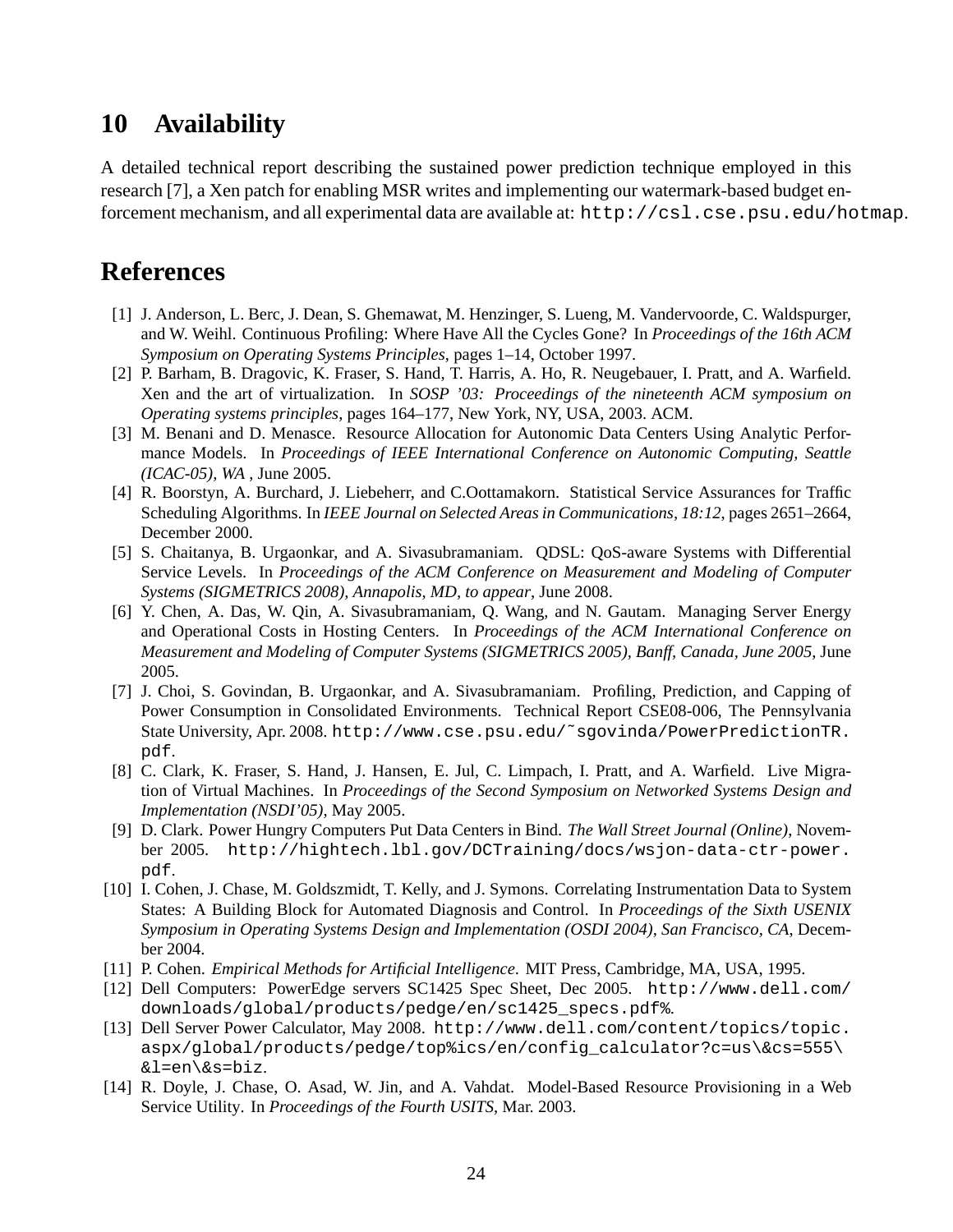- [15] X. Fan, W.-D. Weber, and L. A. Barroso. Power Provisioning for a Warehouse-Sized Computer. In *Proceedings of the Thirty Fourth Annual International Symposium on Computer Architecture*, 2007.
- [16] W. Felter, K. Rajamani, C. Rusu, and T. Keller. A Performance-Conserving Approach for Reducing Peak Power Consumption in Server Systems. In *ICS 2005*, June 2005.
- [17] Gartner, 2007 Press Release. http://www.globalactionplan.org.uk/upload/ resource/Full-report.pdf.
- [18] A. Gupta, D. Stahl, and A. Whinston. The Economics of Network Management. *Communications of the ACM*, 42(5):57–63, 1999.
- [19] S. Heins. Divorcing Electricity Sales from Profits Creates Win-Win for Utilities and Customers, Energy Pulse, Sept. 2006. http://www.energypulse.net/centers/article/article\_ display.cfm?a\_id=134%2.
- [20] J. Hellerstein, F. Zhang, and P. Shahabuddin. A Statistical Approach to Predictive Detection. *Computer Networks*, Jan. 2000.
- [21] IBM Active Energy Manager Measure and Cap Energy. http://www-03.ibm.com/press/us/ en/pressrelease/22551.wss.
- [22] R. Iyer, V. Tewari, and K. Kant. Overload Control Mechanisms for Web Servers. In *Workshop on Performance and QoS of Next Generation Networks*, Nov. 2000.
- [23] M. Lavelle. Conservation Can Mean Profits for Utilities: States are changing the rules of the game so that it pays power companies not to expand, USNews and World Report, May 2008. http://www. usnews.com/.
- [24] C. Lefurgy, X. Wang, and M. Ware. Server-Level Power Control. In *ICAC '07: Proceedings of the Fourth International Conference on Autonomic Computing*, page 4, Washington, DC, USA, 2007. IEEE Computer Society.
- [25] R. Nathuji and K. Schwan. Virtualpower: Coordinated power management in virtualized enterprise systems. In *21st ACM Symposium on Operating Systems Principles (SOSP'07)*, 2007.
- [26] K. Park and W. Willinger, editors. *Self-Similar Network Traffic and Performance Evaluation*. Wiley-Interscience, John Wiley and Sons, Inc., 2000.
- [27] R. Raghavendra, P. Ranganathan, V. Talwar, Z. Wang, and X. Zhu. No Power Struggles: Coordinated multi-level power management for the data center. In *Thirteenth International Conference on Architectural Support for Programming Languages and Operating Systems (ASPLOS '08)*, Mar. 2008.
- [28] P. Ranganathan, P. Leech, D. Irwin, and J. Chase. Ensemble-level Power Management for Dense Blade Servers. In *Proceedings of the International Symposium on Computer Architecture (ISCA)*, June 2006.
- [29] Raritan 20Amp PDU Model DPCR 20-20, May 2008. http://www.raritan.com/products/ power-management/Dominion-PX/DPCR20-20/%.
- [30] S. Shende, A. Malony, J. Cuny, K. Lindlan, P. Beckman, and S. Karmesin. Portable Profiling and Tracing for Parallel Scientific Applications using C++. In *Proceedings of ACM SIGMETRICS Symposium on Parallel and Distributed Tools (SPDT)*, pages 134–145, August 1998.
- [31] Signametrics Multimeter SM2040 Series Spec Sheet, May 2000. http://www.signametrics. com/products/sm2040.pdf.
- [32] B. C. Smith, J. F. Leimkuhler, and R. M. Darrow. Yield Management at American Airlines. In *Interfaces, 22:1*, pages 8–31, January-February 1992.
- [33] W. Smith. TPC-W: Benchmarking An Ecommerce Solution. http://www.tpc.org/ information/other/techarticles.asp.
- [34] The Standard Performance Evaluation Corporation (SPEC). http://www.spec.org/.
- [35] SPEC JBB2005: Java Business Benchmark. http://www.spec.org/jbb2005/.
- [36] C. Stewart, T. Kelly, and A. Zhang. Exploiting Nonstationarity for Performance Prediction. In *Proceedings of EuroSys2007, Lisbon, Portugal*, March 2007.
- [37] C. Stewart and K. Shen. Performance Modeling and System Management for Multi-component Online Services. In *Proceedings of the Second USENIX Symposium on Networked Systems Design and Implementation (NSDI'05), Boston MA*, pages 71–84, May 2005.